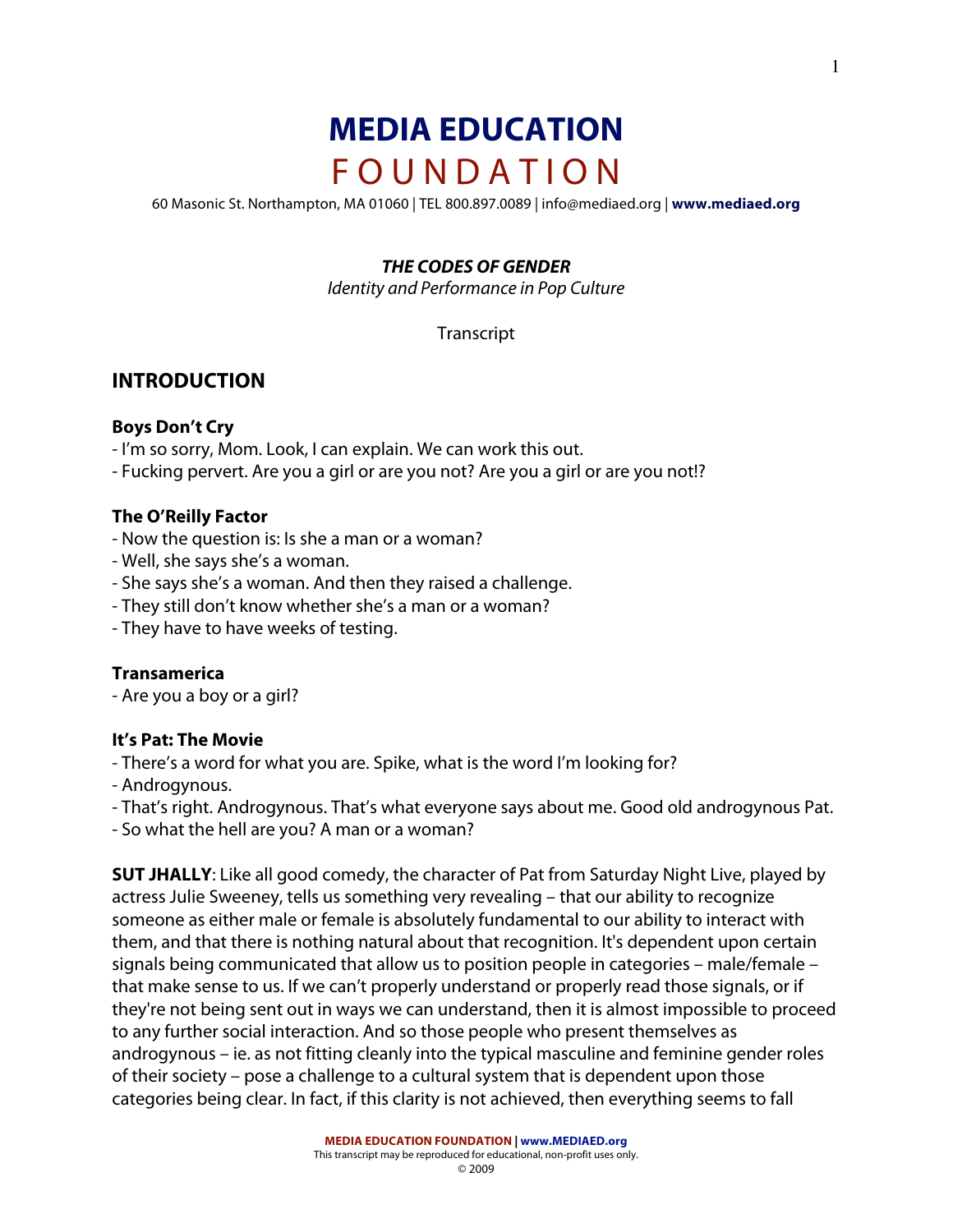apart.

#### **The L Word**

- What the hell are you doing in here, boy? Can't you read this is the ladies' room? Get the fuck out!

- I'm a girl.
- You see that freak there? It was just in the girls' bathroom.
- Must be a faggot!
- Faggot!
- Faggot!!!
- Hey, faggot!
- What did you say?
- Just let it go, Jenny.
- Johnny, you're crazy.
- I called you a faggot.
- Look, man. We don't want any trouble. Okay?
- No. I don't want any trouble either. Just want to get to talking, girl. A little talk.
- Look. We're out of here. All right?
- Dude, leave us alone.
- Fuck you, faggot.
- Get out!
- Shit.

**SUT JHALLY**: So, if we want to fit in and function "normally," we have to learn both how to send out the right signals and how to read the signals that are being sent out by others.

I've been teaching and studying issues of media and gender for more than 25 years, and one of the richest tools I have come across for understanding the way our visual culture links up with larger issues of gender and power comes from the work of the late sociologist Erving Goffman. A book written by Goffman in 1978 was about precisely how the communication of gender takes place. Entitled Gender Advertisements, the book is less about the effects of advertising on us and much more about what advertising tells us about ourselves. Goffman was a social anthropologist who taught at the University of Pennsylvania. His most famous book is The Presentation of Self in Everyday Life, published in 1969, which uses the metaphor of the stage actor to demonstrate how we are always playing what we think is an appropriate role for the situations we encounter in our daily activities. But Gender Advertisements, while sometimes overlooked, provides an equally fascinating analysis that still resonates 30 years later.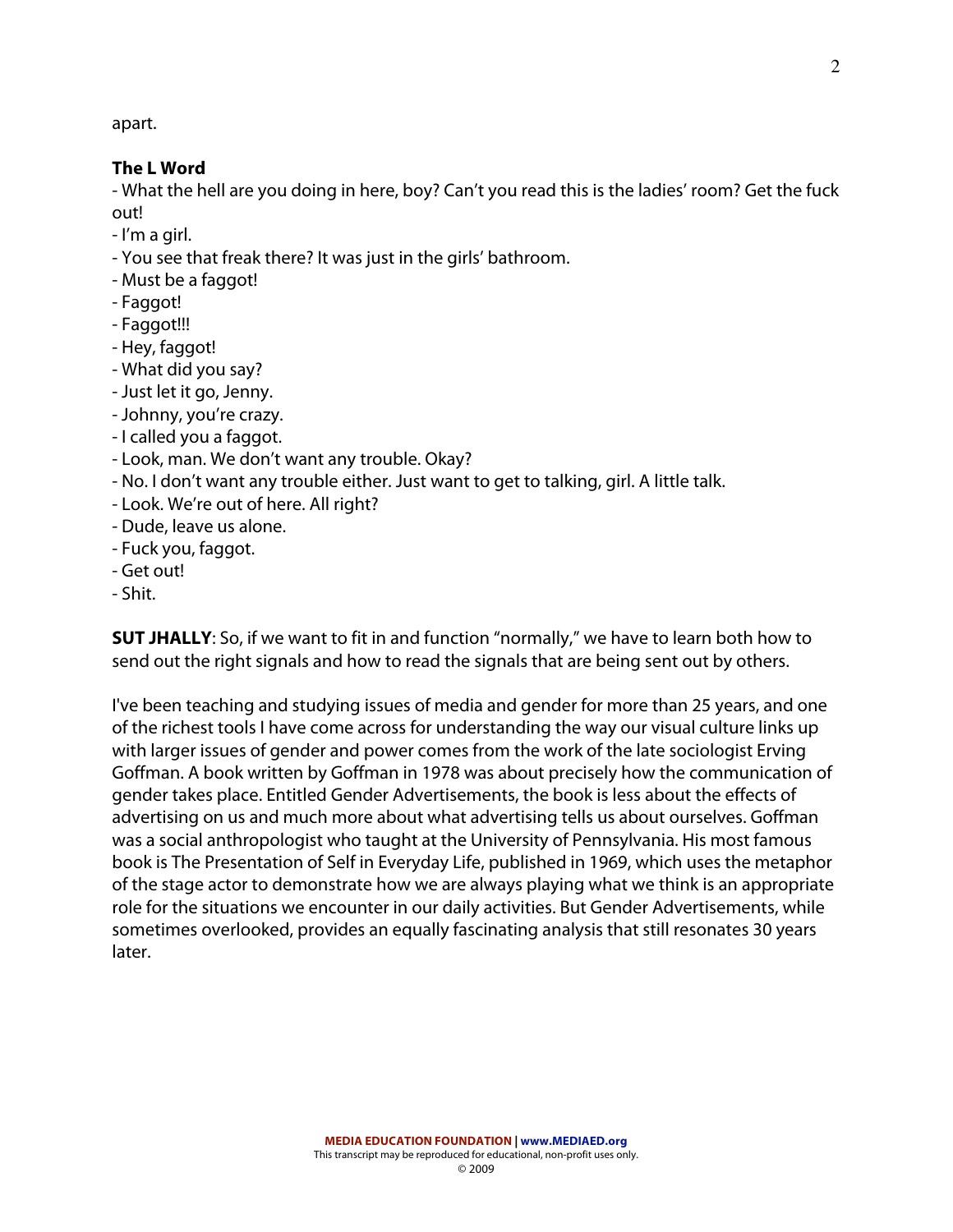## **SEX + GENDER**

#### **Monty Python's The Meaning of Life**

- Show it to the mother. That's enough. Sedate her. Number the child.

- Is it a boy or a girl?
- Now, I think it's a little early to start imposing roles on it, don't you?

**SUT JHALLY**: Goffman argues that there is nothing natural about gender identity. That is, we don't just pop out the womb with our gender identities imprinted in our genes; that it is part of a process whereby we learn to take on certain attributes that we think are appropriate to our understanding of ourselves in gendered terms. Therefore, we have to analyze how the society constructs the categories within which we fit. And to understand how that takes place, we have to first make a distinction between the terms "sex" and "gender."

Sex refers to our different biological characteristics as we come out of the womb. Gender refers to the way those differences are made sense of within culture – in most cultures, by assigning it to one of two categories: male or female. And then each of those categories is further defined with a set of characteristics – that seem to be mutually exclusive – that are labeled as masculine and feminine.

This does not mean that everything is about culture. The point is that while we are born with a set of different individual physical and biological characteristics, these traits are then made sense of through the categories of culture. In this way, there is nothing natural or biological about gender or our gender identities. We learn to inhabit the gender category that we have been assigned from outside, from the culture.

There are some interesting cases where individuals born as one sex have been assigned to the "wrong" gender category. That is, someone born with male physical characteristics but assigned to the female gender, and they then grow up as that gender, despite the physical sexual origin.

And there are some cultures that actually recognize a "third" sex, or a "middle" sex, with its own set of gender characteristics. For example, in the culture of the Indian subcontinent, there is a whole class of people, who are called "hijrah," who are neither male nor female but a third intersex category. They have a recognized and legitimate role to play in the society, and it is estimated that they number close to a million people. If nothing else, these examples show that our ideas and attitudes about gender are shaped by the culture and society we grow up in.

But while potentially, and in actual real life, there could be many different categories of genders, western culture mostly operates with the two sex/two gender distinction. It is starting to break down a little as transsexual and transgender people have challenged this binary distinction and insisted upon having a legitimate place in the culture – not on the margins but at the center of the society. And their example shows us that the two sex/two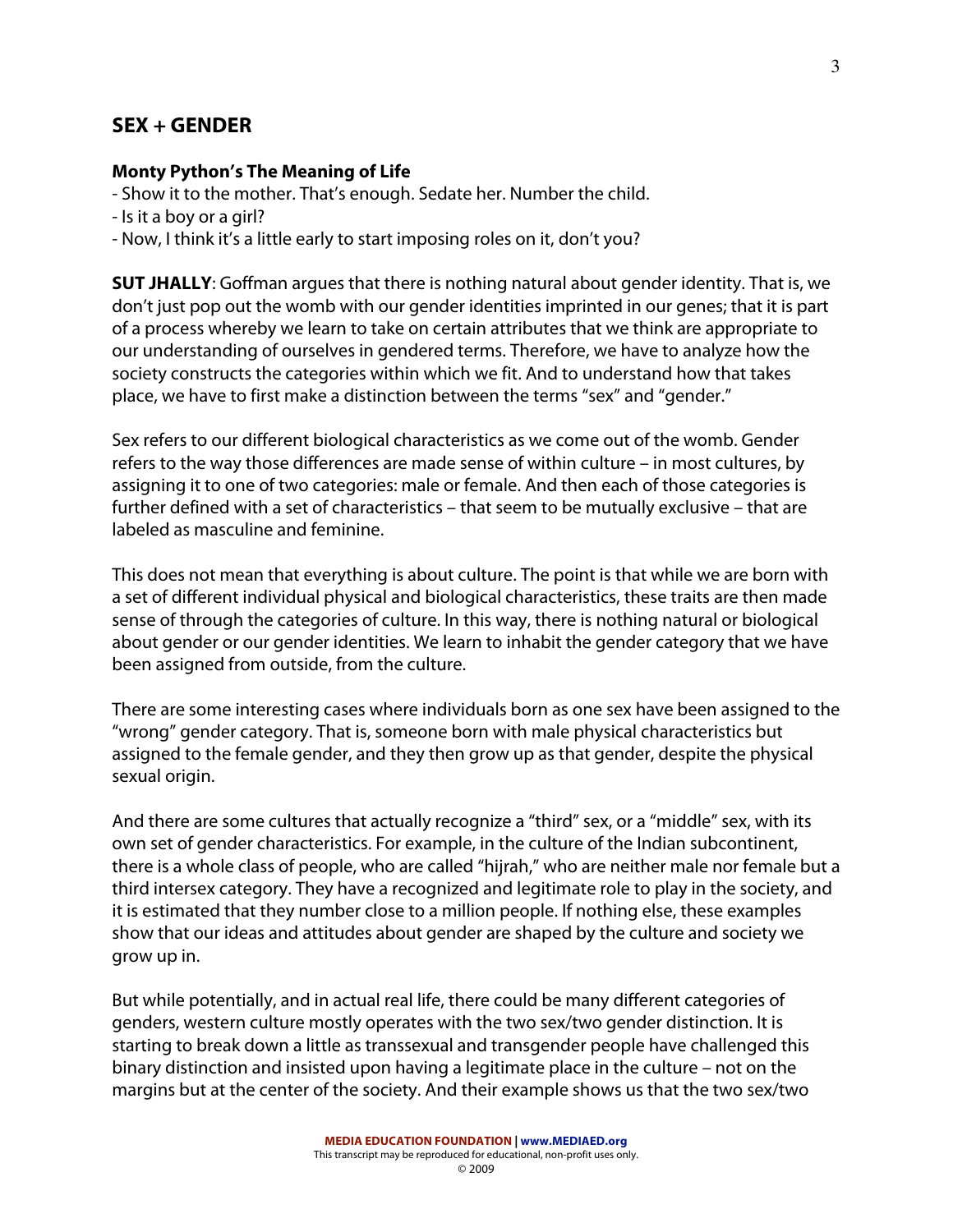gender distinction is a socially created one – not natural. However, a clear and unambiguous two sex/two gender distinction is obviously the norm, and a couple of consequences have resulted from this.

First, the neatness of this distinction has functioned to downplay similarities between the sexes – that is, the things that men and women have in common as human beings in favor of highlighting their differences. And second, this distinction downplays the variability within each sex. It papers over the differences between men, between different ways of being a man, as well as the differences between women, and different ways of being a woman, so that it is presented that there is only one dominant and normal way in which to be feminine and only one dominant and normal way to be masculine.

And what Goffman is interested in is how the two sex/two gender categories – these codes of normality – are created, and, more importantly, maintained and held in place. He makes us see that because these distinctions are not natural but created, we all have to learn how to send the signals to others as to how we want to be understood in socially recognizable gendered terms. That is what Goffman means by what he calls "gender display," the process whereby we perform the roles expected of us by the social conventions that surround us. In this perspective, our gender is not assigned by birth or by nature but is the result of an active process whereby we are performing it by learning a script or internalizing a set of shorthand codes.

So we can understand the term "code" in a couple of ways. First of all, it refers to a kind of shorthand language, that everyone shares and understands, through which we can communicate some larger ideas. And secondly, it refers to a set of rules or ways to be in the world – like a code of behavior.

## **The Birdcage**

- Too swishy?
- Let me give you an image. It's cliché, but it's an image. John Wayne. Nice touch.
- Howdy, man. No good?
- Actually, it's perfect. I just never realized John Wayne walked like that.

**SUT JHALLY**: So the human body – for example, the way we walk – becomes the medium through which we communicate. And because these codes are so deep – so deep they almost appear natural – it is difficult to even see them, or consciously recognize them in operation, until they are pointed out.

That is one of the main things that Goffman wants to accomplish – to make visible what seems to be invisible, or at least below our level of conscious perception. And while he's really a student of interpersonal behavior – that is, the way people talk and interact face-to-face – he thinks the best place to clearly see the codes is somewhere else: in the culture; in one of its most concentrated, exaggerated, and distilled forms: advertising – and, by extension, other popular media.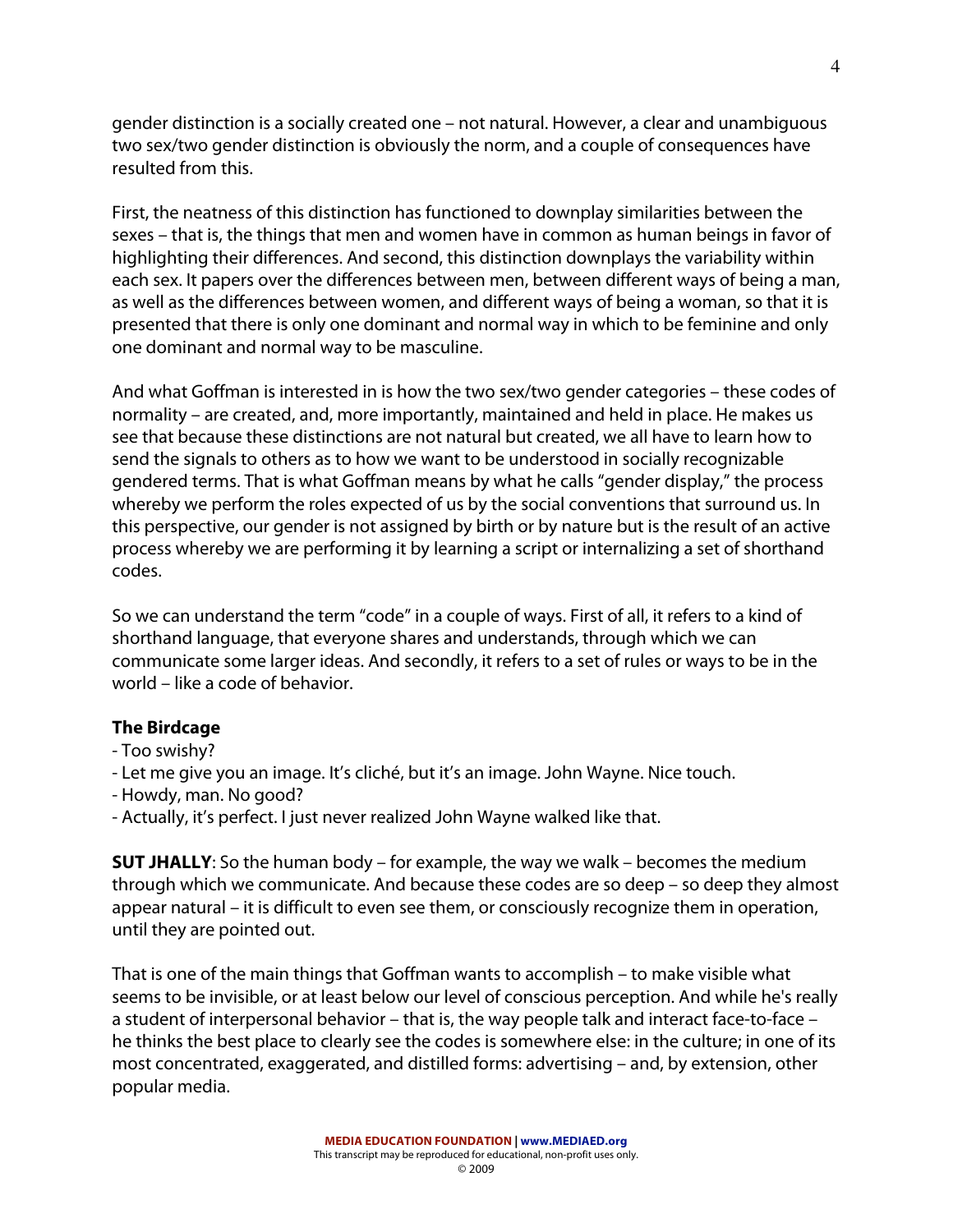He actually calls advertising "commercial realism" – that is, it is trying to present the world in ways that could be real. And because advertising is usually operating in a context where audiences are quite resistant to being exposed to commercial intrusions, as well as being bombarded with messages from other advertisers, they need to communicate in a way that is quick and which is deep at the same time. And using the codes of "gender display" fulfills both those requirements. They reference a deep aspect of individual identity and can be communicated quickly – at a glance – because they're so familiar. So Goffman focuses on advertisements not so much because of their impact or effect on us – not because of how they make us act or what they make us buy – but because of what their seeming normality tells us about ourselves.

In fact, Goffman says that perhaps the most negative thing that we can say about these gender displays in ads is that they do not look strange to us – that is, as depictions of reality, they do not look peculiar or weird. They actually look kind of normal. It is only when we start to look at them carefully that we begin to see how strange and weird they actually are – and begin the process of thinking independently, for ourselves, about what the culture holds up as normal.

In this way, according to Goffman, to see one of the deepest aspects of our identities, we have to go outside ourselves to the messages that surround us. We have to become, in a way, visual anthropologists, looking at a world that seems very familiar and natural – advertising – in a way that provides some analytical distance from it. If we can do that – deconstruct the smallest details of the commercial environment that envelops us with the same meticulous care and attention to detail that their makers put into creating them – then we may be able to see ourselves in a new light.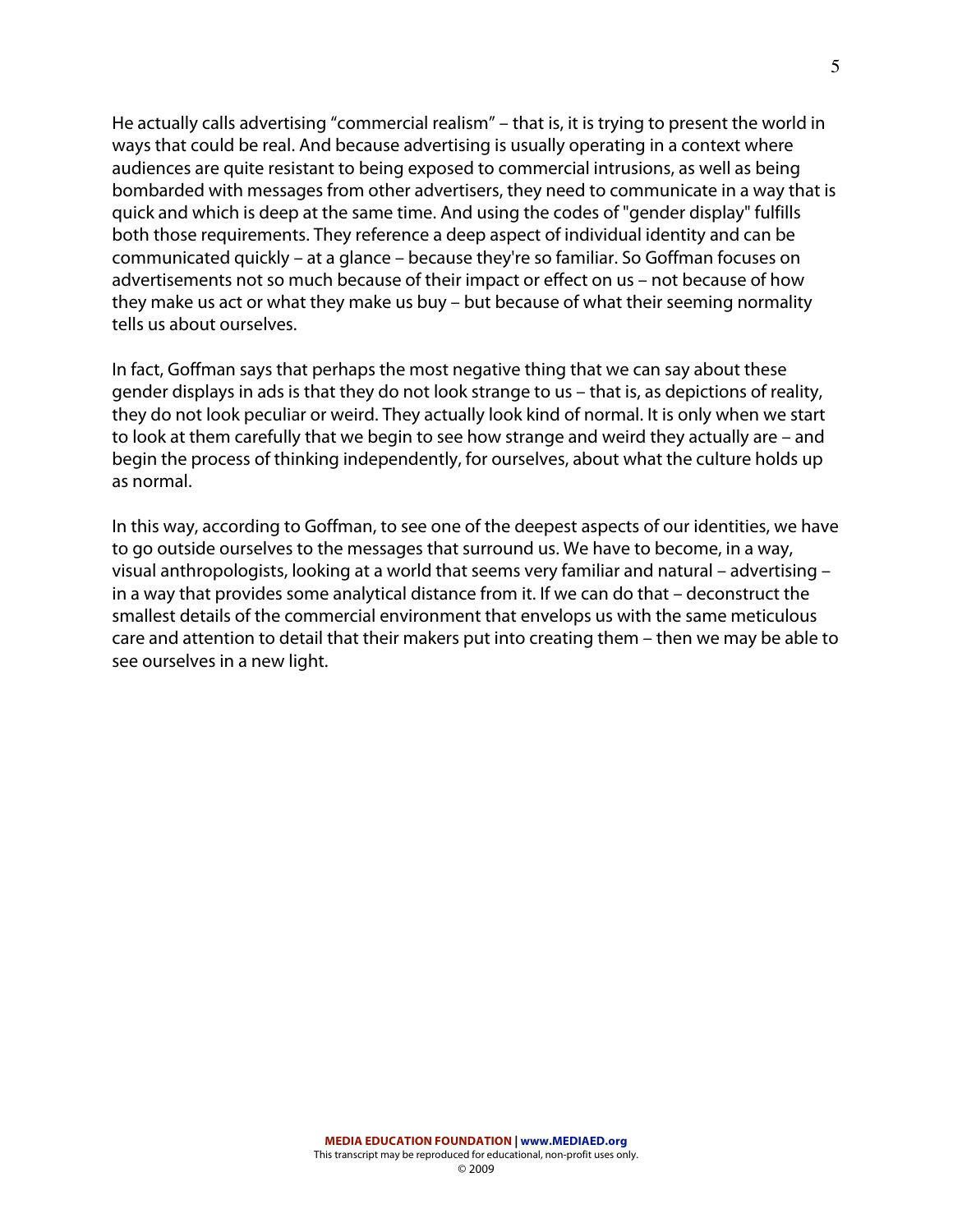## **THE FEMININE TOUCH**

#### **Seinfeld**

- Jillian! Hi.
- It's very nice to meet you.
- It's nice to meet you.
- She had man hands.

**SUT JHALLY**: Goffman starts his analysis of gender display with something seemingly simple and trivial – the way that hands are represented in advertising as male or female. He argues that female hands have a different relationship to reality than male ones. Female hands are shown not as assertive or controlling of their environment but as letting the environment control them. So, for example, when women are shown holding something, it often looks as though it is just resting there – not being held in a strong manner. Female hands are shown just tracing the outlines of an object, or cradling it – rather than carrying it and being in control of it – or they are presented as just using the ends of the fingers to hold objects, delicately and lightly, rather than using the whole hand.

When this feminine touch is applied to other people – men – it is also light, soft, and caressing. Goffman says, like the interaction between two electrically charged bodies.

In contrast, the masculine touch is powerful and assertive, presenting a different relationship to the world. Instead of tentative, the male touch is utilitarian, controlling, and bold. Male hands are shown as manipulating their environment, molding it to their desires. And when applied to others, the touch is commanding and firm.

Sometimes you can see the difference in one image, where masculinity is about power and strength, and femininity is superficial and weak.

Goffman further argues that the soft feminine touch can be extended into what he calls selftouching, which conveys a sense of the body as being a delicate and precious thing. In fact, women are constantly shown touching themselves – and there really is no part of the body that is off-limits. Whether it is the shoulder that is being utilized, or the face being touched in this soft and caressing manner, or the neck – symbolically connected with vulnerability and openness – there seems to be no end to how women will touch themselves in the world of commercial realism.

Women are also shown in a kind of breathless posture – though the world around them is too much for them to cope with – or holding themselves protectively, as if the body is a delicate thing that needs support. These are undoubtedly conventionalized positions of passivity and acquiescence to whatever else may exist in the immediate social situation.

One of the interesting aspects of looking at these images is how rare it is, in comparison, to find men touching themselves in these ways. In fact, Goffman suggests, as a thought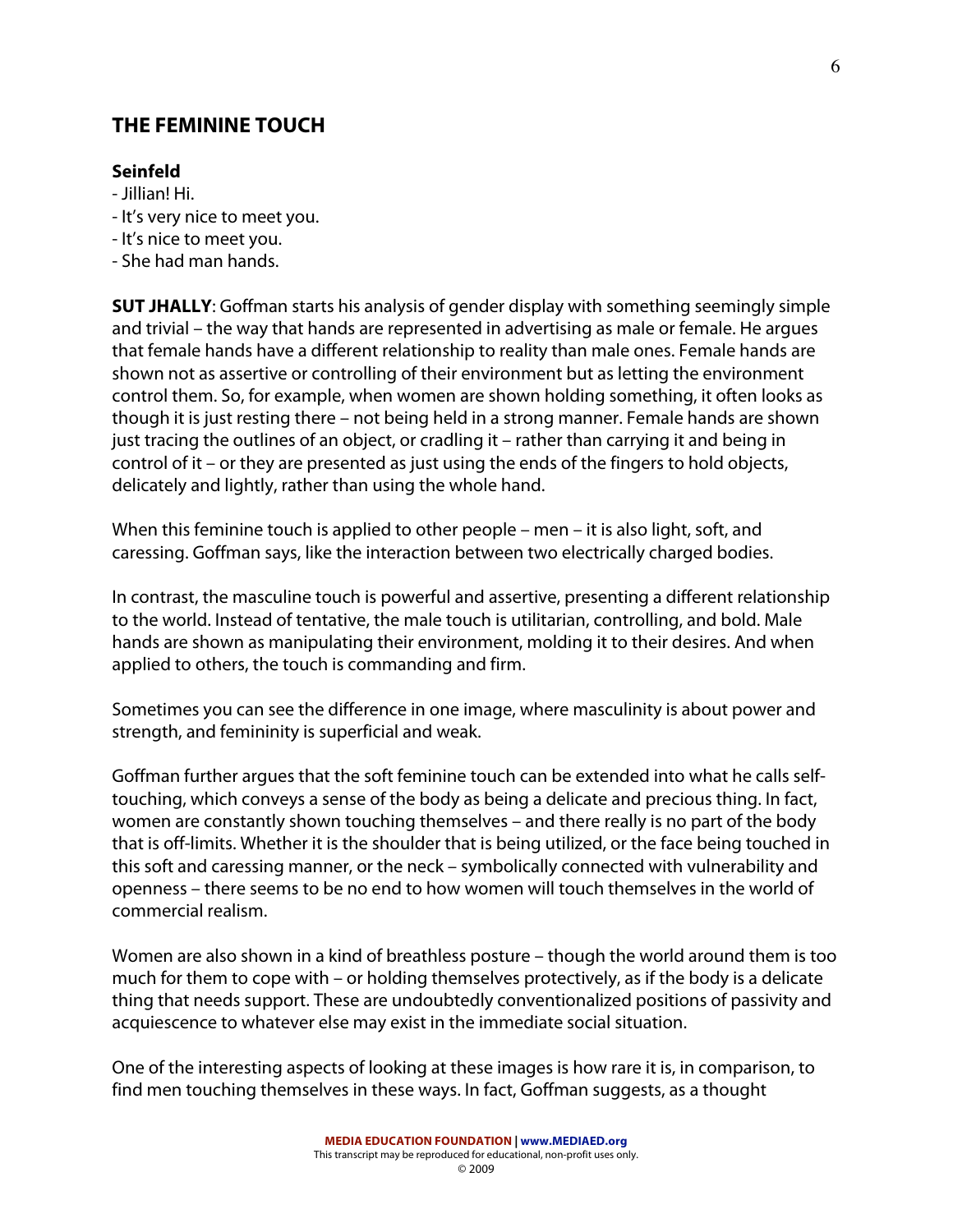experiment, that we imagine men instead of women in these postures, and then monitor our reaction. If we are startled by the result, then it shows that an expectation has been breached and reveals the degree to which these images that suggest fragility, softness, and powerlessness have become almost exclusively defined as feminine – in direct opposition to what is considered authentically masculine. In this way, even though all of these are merely poses, even though there is nothing inherently natural or biological behind any of it, we are conditioned to believe that men utilizing these postures are not "real" men.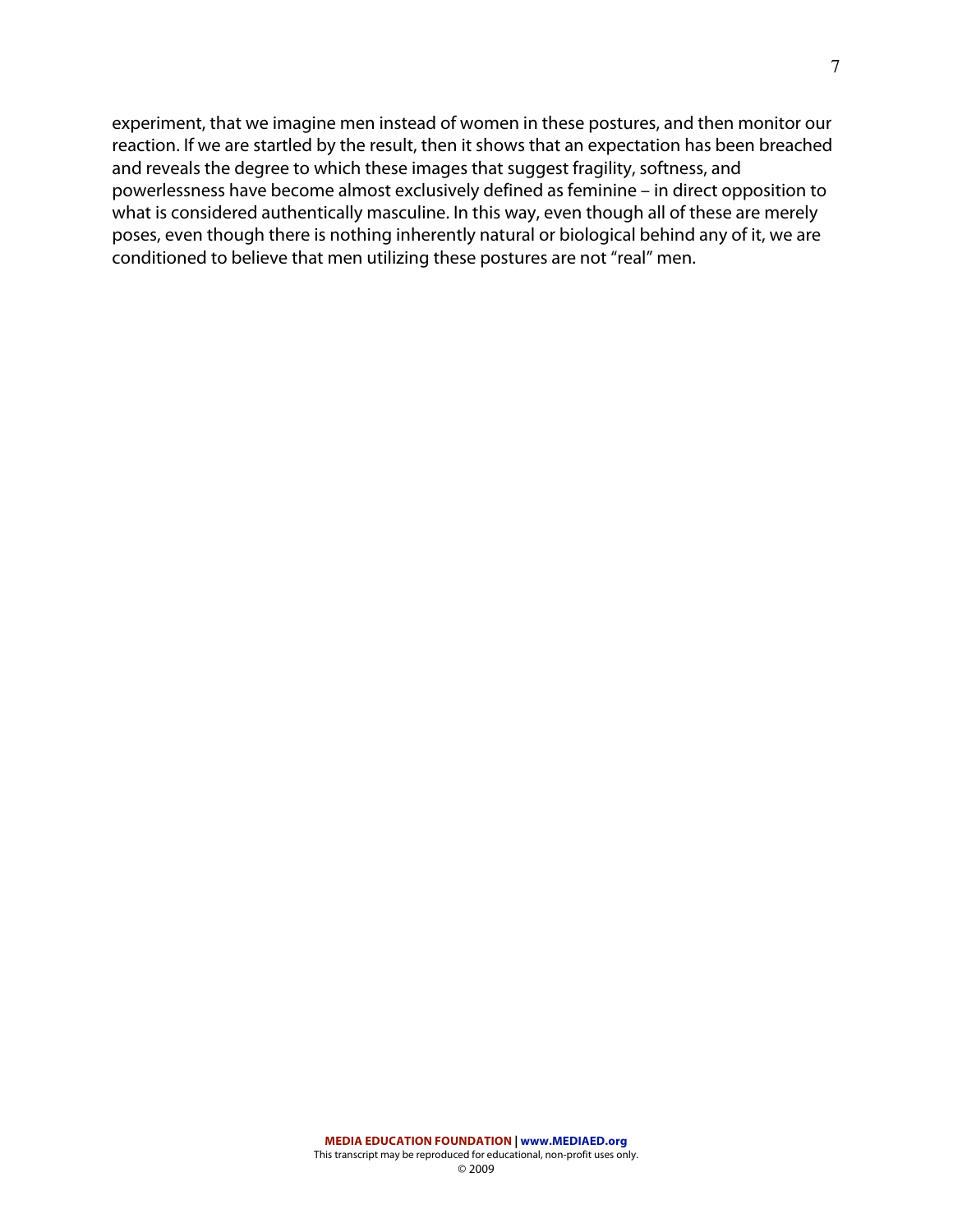## **THE RITUALIZATION OF SUBORDINATION**

**SUT JHALLY**: With this idea that the body is a text, a means of communication, that body postures carry deeply significant meanings, we can get to the heart of Goffman's analysis – what he calls the "ritualization of subordination" and of how female bodies, in particular, are used to demonstrate the broader social idea that what the culture defines as feminine has a subordinate relationship to what the culture defines as masculine.

The starting point is his observation that women, with far greater frequency than men, are very often shown lying down in a recumbent position. Goffman makes two important points about the significance of this pose. First, he says that in this position, it is difficult to defend yourself, and that therefore you are dependent upon what he calls "the benign-ness of the surround." That is, the reclining position that women are placed in gives them no defense against possible threats. It is a submissive and powerless position, utterly dependent on the world being risk and danger free, and Goffman's point is relatively simple – this is a posture that communicates submission and powerlessness, and women are overwhelmingly featured utilizing it.

In fact, Goffman's suggestion that we imagine a man in these body postures, and monitor our reaction, is particularly effective here.

The second point that Goffman makes about these displays of female powerlessness is that they have become sexualized. He says they are also a conventionalized expression of sexual availability. In this way, commercial realism shares a great deal with the world of pornography in its expression of female sexuality, in that it is overwhelmingly coded as submissive, powerless, and dependent. And when feminine identity in the culture is predominantly equated with this version of sexuality, then femininity itself, as a whole, is defined as submissive, powerless, and dependent.

Viewed through this lens, the difference between femininity and masculinity is stark – a difference illustrated very clearly when men are pictured in the scene. The men are active, alert, ready to respond to or to initiate action. The women are defenseless and in no position to initiate any action or to defend themselves. They are powerless, whether it is draped over an operating table, or on their knees tugging at a dress in front of a muscled male, or sitting on the floor at his feet looking up with a desire to serve.

Again, Goffman's point is that while occasionally we can see the reverse, what matters is that it is rare.

The one place you can more readily find men in these postures is in some photography of gay men. So, for example, you can see images here of the ritualization of subordination, where men are lying down in much the same manner as women in commercial photography. What that should tell us is that there is nothing natural, in gender terms, about the action or the pose – that its link with femininity in the mainstream culture and commercial imagery is not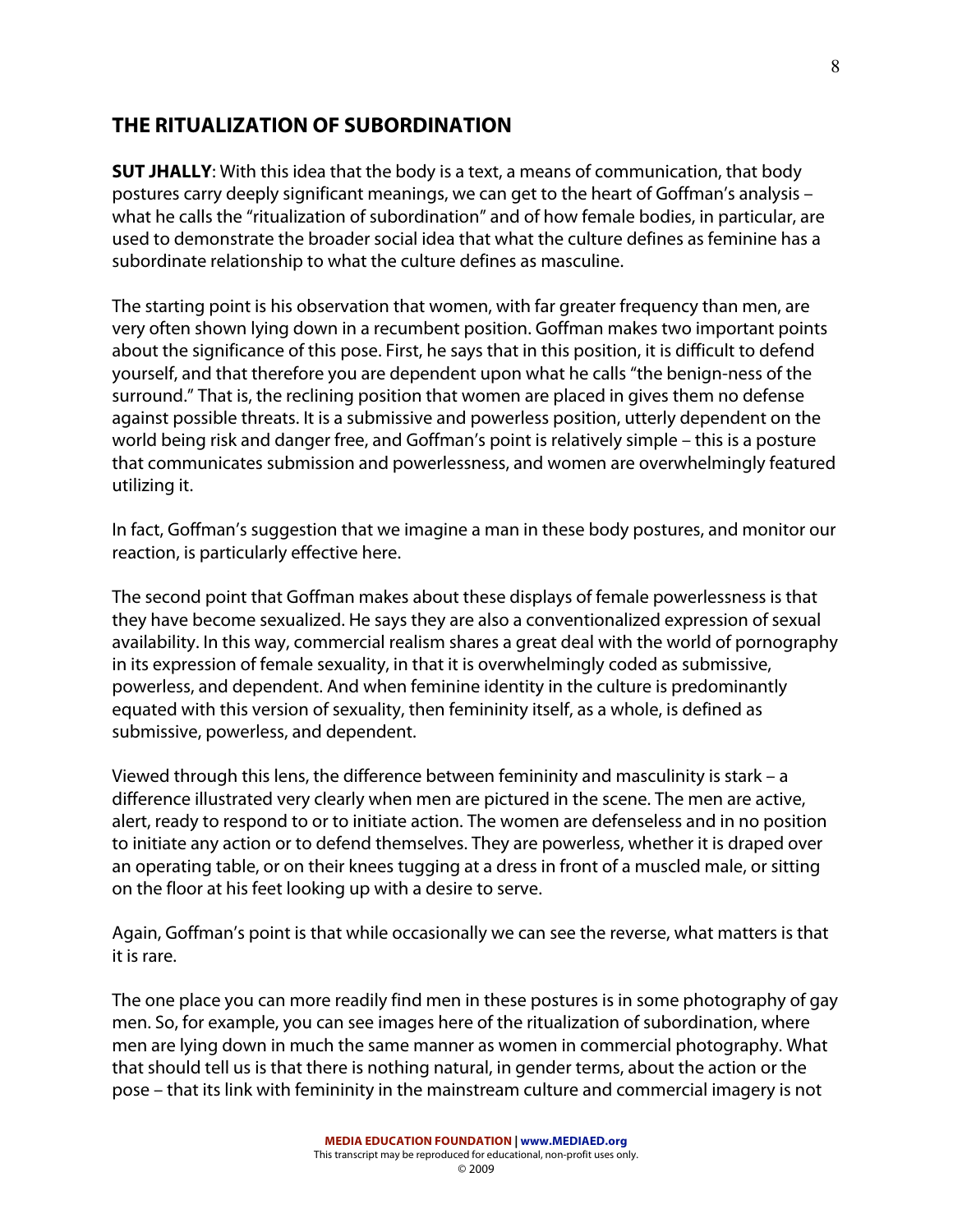inevitable or biological but profoundly cultural. In fact, what seems to connect these stereotypical feminine poses with these stereotypical gay male poses is the fact that they share the same presumed audience: men. In each case, the subjects of these photos, whether male or female, are there to be looked at by men, and so they embody cultural assumptions about male desire, about what men want. So rather than nature, we could say that one of the things that is being expressed is something that lies outside the frame of these images – the very cultural notion of the male perspective, of what the power of the one looking does to the one being looked at. In this way, it is not just femininity or masculinity that is being expressed but instead a relationship of subordination between watcher and watched.

Advertising's ritualistic display of the female body to communicate powerlessness is also accomplished when women stand with what Goffman labels "the bashful knee-bend." He calls these "canting" postures – meaning the body is tilted – positions that take the body away from being upright and perpendicular and places people off-center. In fact, as with the other submissive positions, "the bashful knee-bend" projects a sense of the woman as ungrounded, less than fully prepared to react quickly and firmly to her surroundings. As Goffman writes: "Once again, one finds a posture that seems to presuppose the goodwill of anyone in the surround who could offer harm."

This posture is ubiquitous across our media landscape, so much so that it seems to define a core aspect of femininity. And once again, the posture has also been sexualized in the process, reinforcing yet again the notion that female sexuality is equated with submission and deference.

Variations of this canting posture include the crossed leg position, which has the same effect of putting women into a defenseless posture, again presupposing that there is no danger in the surroundings.

Similarly, women are posed holding their feet, or the heel of a shoe, once more leaving them off-balance, teetering, ungrounded, and precarious – as they stand on one leg, vulnerable and defenseless.

And then there is the head cant, the head repeatedly leaning to one side, as women – rather than holding their heads up high, upright, and firm – are posed again and again with their heads in tilted and awkward positions, bent and angled – once again, off-balance and decentered.

An extension of this has the torso of the body itself being twisted and bent away from the vertical.

Goffman argues that all of these head and body canting configurations leave women in a position where they seem utterly defenseless and, in this way, can be read as both an expression and acceptance of subordination, of ingratiation, submissiveness, and appeasement.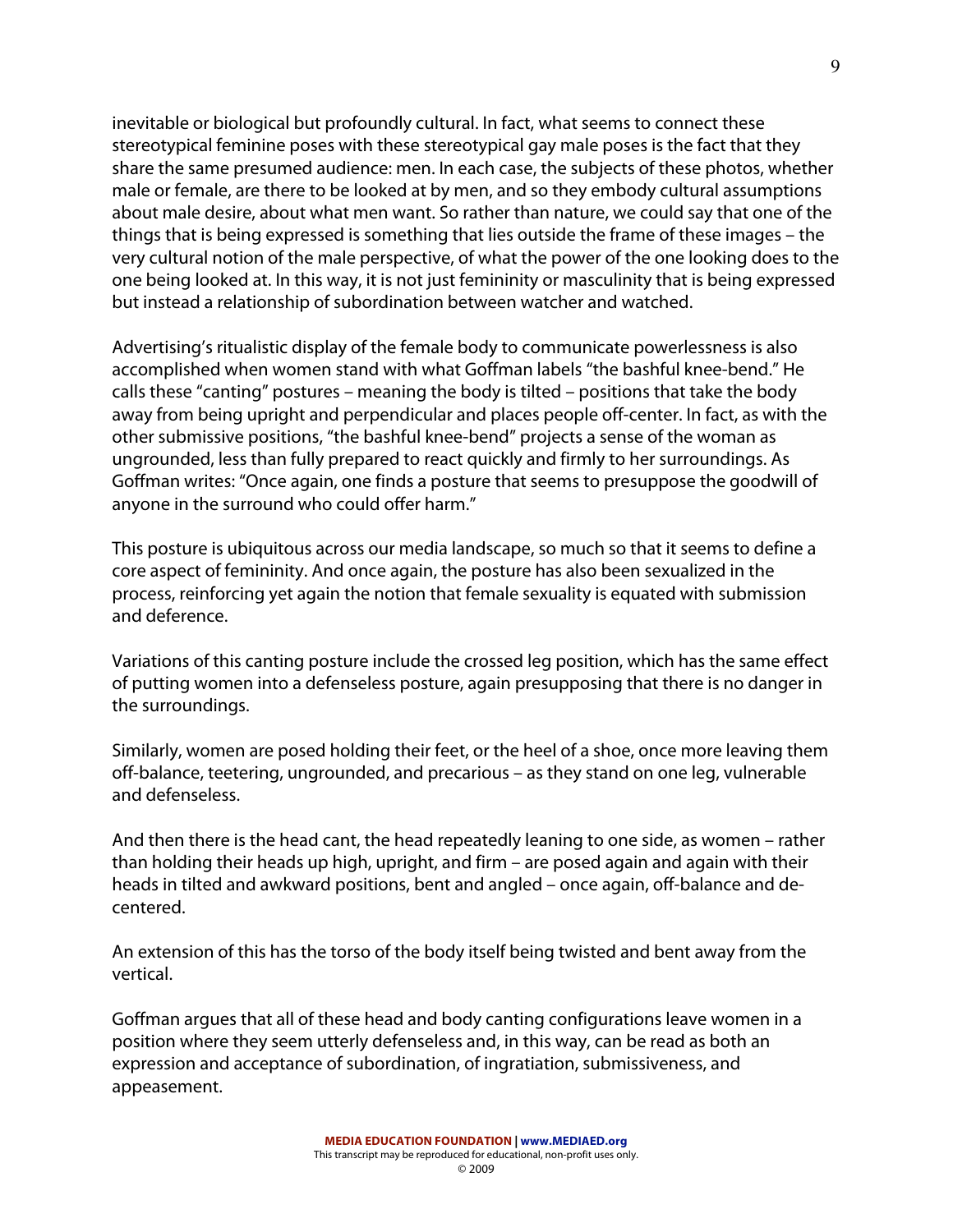The coy over-the-shoulder look, where the head is twisted to the side or sometimes behind, is also an extension of this body and head canting posture. At the same time, the pose is sexually suggestive, positioning women as the willing recipients of the look coming from someone else.

While the most unnatural, and sometimes even grotesquely contorted, poses struck by female models may make us wonder what is going on in the minds of the creative directors and photographers who position them in these ways, it is perhaps more revealing that, for the most part, we go about our business and don't even notice these images as being especially strange. It is only when we see them adopted by unusual people – men – that we notice how normal looking are the conventions that link being a woman with powerlessness and submission.

And in perhaps its most extreme expression, the head is lifted upwards, exposing the neck in a vulnerable manner, calling to mind the positions that animals, like dogs, take up when signaling their submission to other aggressive creatures. Outside of the animal kingdom, in the actual human world women inhabit, it clearly signifies that the woman has surrendered her agency within the social world – and accepted her helplessness.

And if there is any doubt that such images carry meaning, consider that the reverse is the very picture of masculine power – the face down and the eyes trained upward from below, suggesting an animal stalking its prey. Once again, the key here is that none of this is biologically determined or predestined. This is simply a story that the culture tells us about how femininity and, by extension, masculinity are to be performed.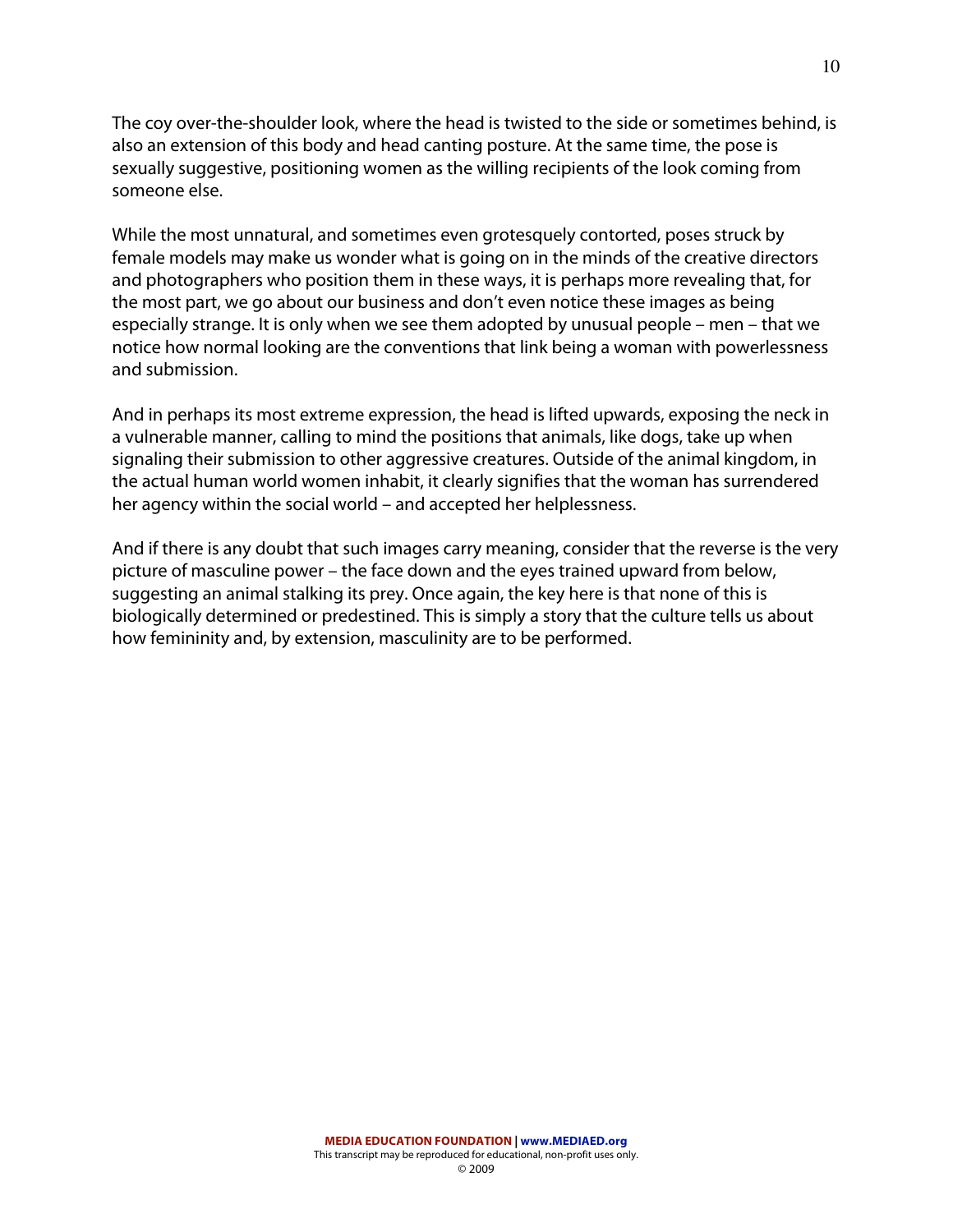# **LICENSED WITHDRAWAL**

**SUT JHALLY**: In addition to portraying women as having a distinctive physical relationship to the world around them, the gender codes of our society also posit a distinct psychological relation to that world. Women are often presented as not paying attention to what is happening around them, drifting from the scene in a dreamy fashion, off in a world of their own. As Goffman says, "women, more than men, it seems, are pictured engaged in involvements that remove them psychologically from the social situation at large, leaving them un-oriented in it and to it and presumably, therefore, dependent on the protection and goodwill of others who might come to be present." So when women are presented in this spaced-out mode, they are not attentive to the world around them, not conscious of what is happening, oblivious to any threats that might be posed and apparently indifferent to any actions that may need to be taken. In this way, just as physically femininity is presented in ways that highlight subordination, so too psychologically it is defined in non-powerful or non-assertive ways – with women shown as essentially having checked out of the surrounding social scene, with their head down, eyes averted to whatever is happening around them.

So that over and over again, we have women presented as essentially dazed, zonked out zombies. Or lying totally passive, naked on a bed. Or almost passed out. Or wandering around a field in a man's white shirt, not quite aware of what is going on.

And while they are barely conscious when awake, women are also frequently shown literally asleep – or perhaps even knocked out or dead.

Awake, they are emotionally vulnerable – frequently nervous, biting their lip. Or holding themselves in a way that suggests fragility and emotional weakness or helplessness.

And when they are not withdrawn, they seem to be over-engaged – with the same result: a loss of emotional control and restraint. Most of the time, this is shown as uncontrolled laughter – not just a smile but a much more extreme response. While men have to hold their emotions, women express them to the breaking point as a matter of course. In fact, perhaps the most interesting thing this particular feminine code signifies has to do with masculinity.

Men are repeatedly presented in precisely the opposite way to this idea of withdrawal and losing control – as active, in control, aware of the world around them, in charge of their surroundings.

And when men and women are shown in the same image, this different relationship to the world becomes even more explicit. As Goffman puts it, "women are shown mentally drifting from the physical scene around them, while in close physical touch with a male, as though his aliveness to the surround and his readiness to cope with anything that might present itself were enough for the both of them. At the same time, the male may well wear a wary, monitoring look." So while women drift, men anchor and protect.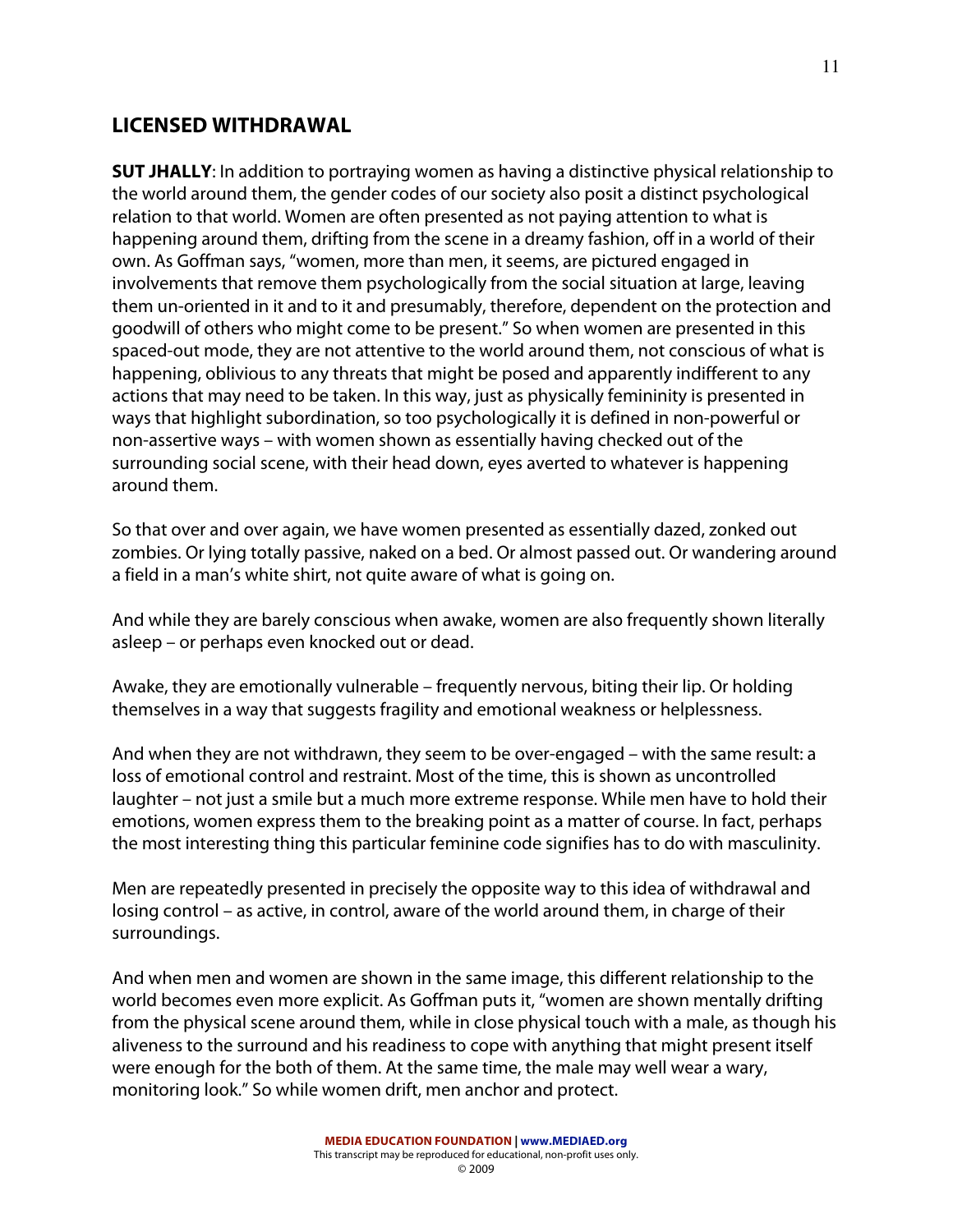While these images may appear strange here, as we isolate and analyze them, it is their seeming normality in our everyday lives that most interested Goffman. For it is in their normality that we begin to understand how imaginary and fantastic, and sometimes destructive, images on a page can come to affect and shape our experience of the actual world.

In one particularly striking example, some very interesting research a few years ago found that men who had been convicted of some sort of physical assault on another person made choices about who a good victim of their violence would be. That is, they didn't attack just anyone but picked victims who gave non-verbal cues – by their body postures – that they would be an easy target and not fight back. Tellingly, the way femininity is defined through these gender displays is precisely what the perpetrators said they were looking for in victims. In a perverse way, the mainstream media landscape, which seems so normal, so unworthy of our serious critical attention, actually reproduces and dangerously glamorizes images of women as weak and vulnerable in stereotypically victim-ready poses.

It seems worth noting in this context that women's self-defense classes teach almost exactly the opposite of what the culture tells us about femininity – that to be in charge of your own body and its safety, to be alert and autonomous, to not present yourself as weak and vulnerable, is the key to securing your safety. What does it mean when the visual culture that surrounds us repeatedly idealizes the polar opposite of this kind of feminine power and strength?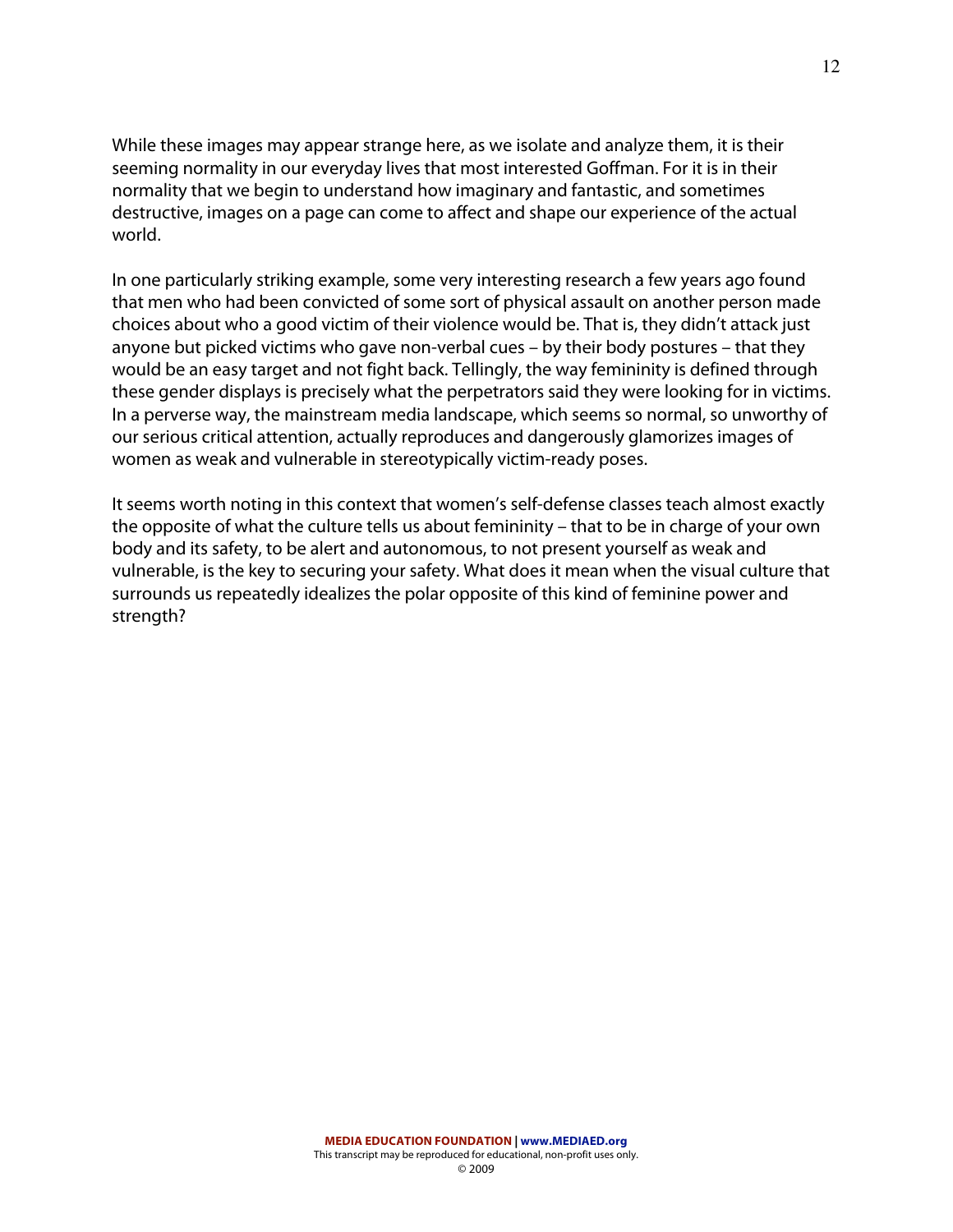## **INFANTILIZATION**

**SUT JHALLY**: Some of Goffman's most intriguing insights about gender come from his analysis of the relationship between girls and women in the culture. He argues that while boys have to prove themselves in some rite of passage to signify that they have left childhood behind, women – even adult women – never leave girlhood behind. In a wonderful turn of phrase, Goffman says that "boys have to push their way into manhood, and problematic effort is involved while girls merely have to unfold." In advertising, this is reflected in a couple of ways. First, little girls and grown women are presented as essentially the same, wearing the same clothes, having the same hair, doing the same things. In the world of commercial realism, women never seem to leave girlhood behind.

In fact, it seems that all they want to do is get back to the world of childhood.

### **Fruit of Loom Ad**

- When you were two, there was no greater joy than the feeling of being naked. Fruit of the Loom makes panties, and now bras – yes, bras – all in one hundred percent comfortable skinsoft fabrics. Twenty years later, you can get that feeling all over again. Fruit of the Loom.

**SUT JHALLY**: The second way in which women are linked with childhood is by being presented in infantilized ways. For example, just as children put their fingers in their mouths when nervous, uncertain, or shy, so women are shown taking on similar poses – their expression anxious and uneasy, drawing a ritualistic link to childhood. And there are many variations on this theme.

It can be combined with one of the ritualized positions of subordination – like lying down, or even in a fetal curled up pose. It crops up in the presence of a man, or even on your wedding day. There can also be an explicitly sexualized dimension to this finger to mouth pose.

When combined with a coy turn to the viewer, the mixing of adult sexuality with childhood is straightforward and clear. These stereotypical displays of infantilism are mixed with hints of sex so frequently that the association has come to seem unremarkable, natural, and normal.

Again, we can see how inextricably linked this pose is with our understanding of femininity, when we see it utilized by men and are jarred by our reaction. And that is Goffman's point. Only when the code gets broken does it become visible in other contexts.

Further, like children who often peek from behind things to pretend that they can't be seen, women are also shown hiding themselves in an endless variety of ways – behind their hands and arms, behind clothes like gloves and hats, behind objects like shopping bags, newspapers, or ornate clocks – or peering from behind walls, curtains, or even a pool table.

Women are also shown snuggling into men, looking for comfort and protection. An especially prominent version of this convention finds women leaning into men from behind, holding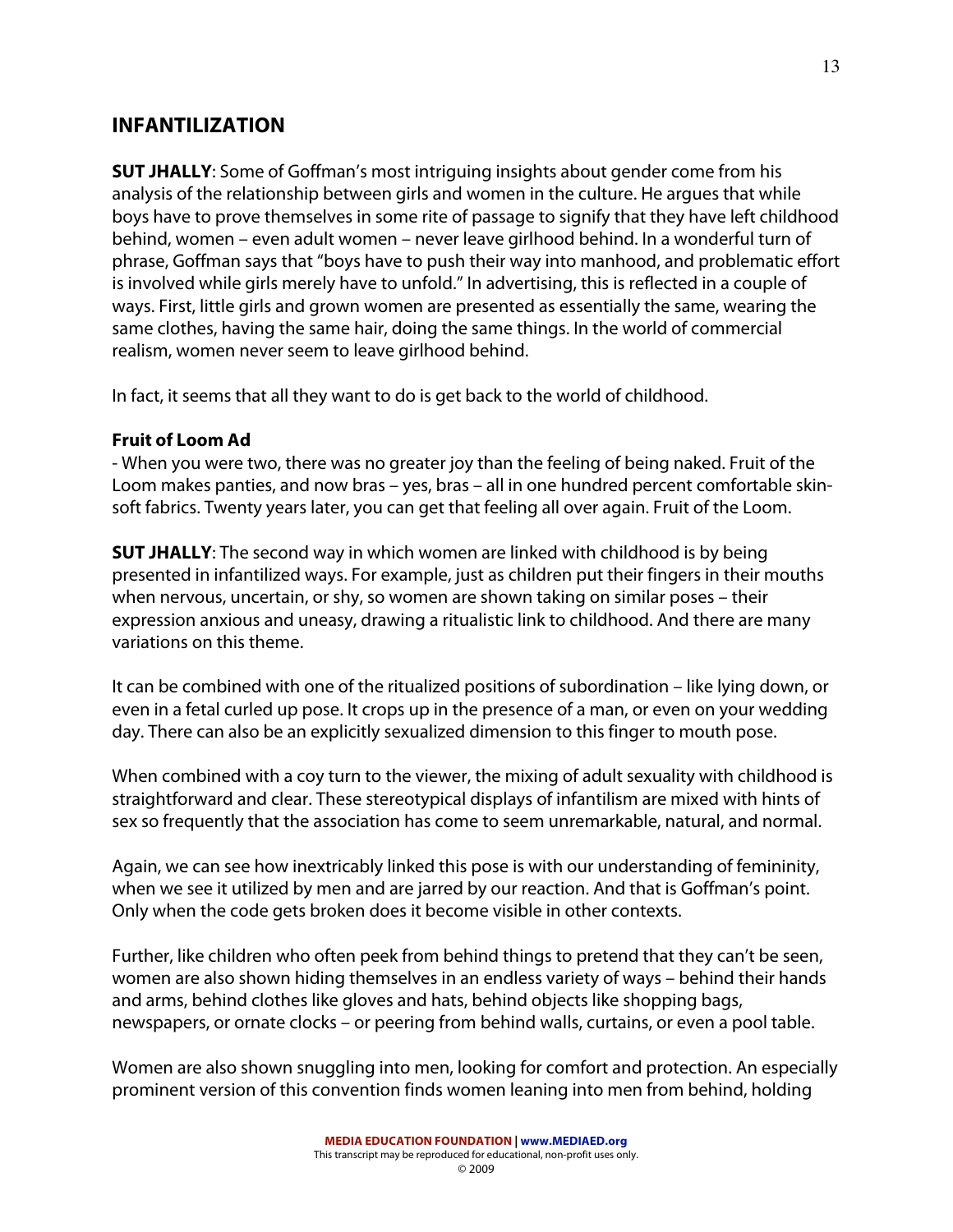them in a way that suggests reliance and dependence. The point is not that there is anything inherently wrong with these poses, as they also signify love and connection and intimacy. The point is that because the opposite – men snuggling into women – is hardly every shown, then there must be more being expressed here than simply love and connection – namely, a form of intimacy that seems to fix dependence and need on the side of women alone.

When the positions are reversed so men are behind, the pose is totally different – the man is enveloping, containing, and controlling the women with his power.

And again, in poses similarly impossible to imagine a man in, women are shown in the silliest and most childish positions that one can imagine – like kids who are hamming it up for the camera.

Along these lines, but even more directly, women are also often explicitly presented in an infantilized way, literally shown as young girls. Sometimes in how they are dressed. And at times, it's almost as if they are not real people – but dolls – so you can do whatever you want to them.

Nowhere is this childlike masquerade more prominent than in fashion shows. No matter how ridiculous women look, it doesn't matter, and this must be because they are not fully grown or developed human persons. They are children. And again, if we're tempted to say this is all just an innocent and playful aesthetic spectacle, we might ask why men are also not presented in this way – and why, when they are, it is so often played for comedy.

The link between womanhood and childhood is further reinforced when women are repeatedly shown hugging each other like giggling schoolgirls. And it is reinforced some more when they hold themselves in a vulnerable and uncertain way, or tug at their dress in a girlish way, or hide under their skirts.

An especially clear illustration of how our cultural codes of gender tend to link womanhood with girlhood can be seen in the adaptation of the famous Coppertone ads that historically featured a little girl having her underwear pulled down by a dog. In the modern version, on the cover of Esquire, the adult Carmen Electra now takes the place of the little girl, in exactly the same pose, except that now it has also been sexualized.

This movement to presenting grown adult women as little girls reached one of its most extreme forms in this Harper's Bazaar layout, featuring the 19-year old model Gemma Ward, made to appear as though she is 10 or 11. Amazingly, the title of the spread was "And God Created Woman." Whereas in the 1950s, Bridget Bardot was the symbol for this, in the contemporary period, it is now the image of a little girl that stands for womanhood.

One of the obvious consequences of presenting adult woman in this way is not only that grown women become equated with childhood but that young girls have increasingly become equated with mature womanhood – presented as full-blown sexualized subjects, utilizing the familiar ritualized codes of adult femininity. I am not sure that we, as a society, have realized the possible consequences – not least for the developing identities of young girls – of populating our cultural spaces with images like these.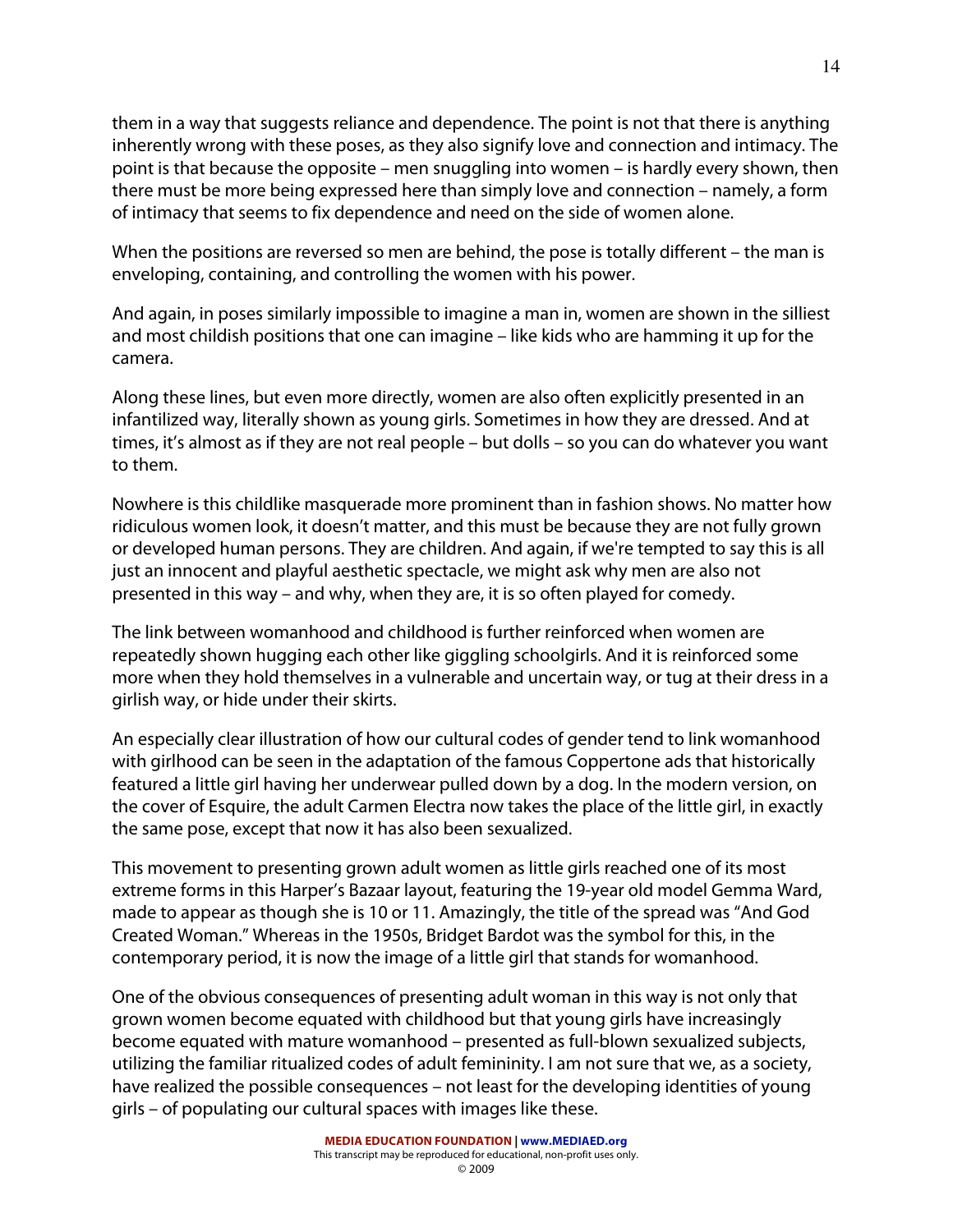# **THE CODES OF MASCULINITY**

## **Armani Ad**

- Do you have the code? The ultimate code of seduction. The Armani code.

**SUT JHALLY**: While Goffman's analysis focuses a great deal on the gender displays associated with femininity, it would be a mistake to say that he has nothing of significance to say about masculinity – and that is because masculinity, the ideal of what it means to be a man, is always defined in relation to what it means to be a girl or a woman. It is virtually impossible to speak of one without reference to the other; they are part of one complex. Masculinity, in particular, is defined through what it is not – through its opposite – meaning what the culture defines as feminine. So masculinity is not about powerlessness. It is about power. It's not about defenselessness but about always being prepared. It's not about being child-like but always being grown up and an adult. It's not about showing weakness but always maintaining emotional control.

Standing upright with hands in pockets is a common pose that communicates this kind of easy confidence and strength. It suggests comfort as well as control of the world that surrounds them.

A stronger and more aggressive variation of this posture features the arms folded, looking out at the viewer. It projects confidence, and even intimidation, if not outright menace and threat.

Rarely, if ever, are men shown in feminine canting postures that depict them as off-balance or ungrounded. Rarely, if ever, are they forced into the kinds of absurd contortions that define the feminine code. Instead, they are coded masculine: upright and prepared for whatever might come their way – independent, within themselves, in control of the situation – their gaze directed outward, rather than inviting us to gaze at them. The position of the body communicates self-assurance, poise, and self-possession.

And when they are not projecting power and control, men display a relaxed calm – an almost unperturbed presence. They are portrayed in a laid back, casual, and yet grounded manner that seems utterly foreign to the women of advertising.

And, of course, they are also active in the world – alive in their surroundings, taking charge in a positive, self-assured, and assertive manner.

Interestingly, the only time we see this masculine code of control breached in the culture is in exceptional circumstance, such the reaction of brokers to the extreme stress of the financial meltdown. The poses and codes are classically feminine, and looked at out of context, these images look strange because we do not think of normal masculinity in this way.

Since Goffman wrote his analysis 30 years ago, a new style of images that show men in nontraditional postures, and while these are certainly still the exception to the rule, there is no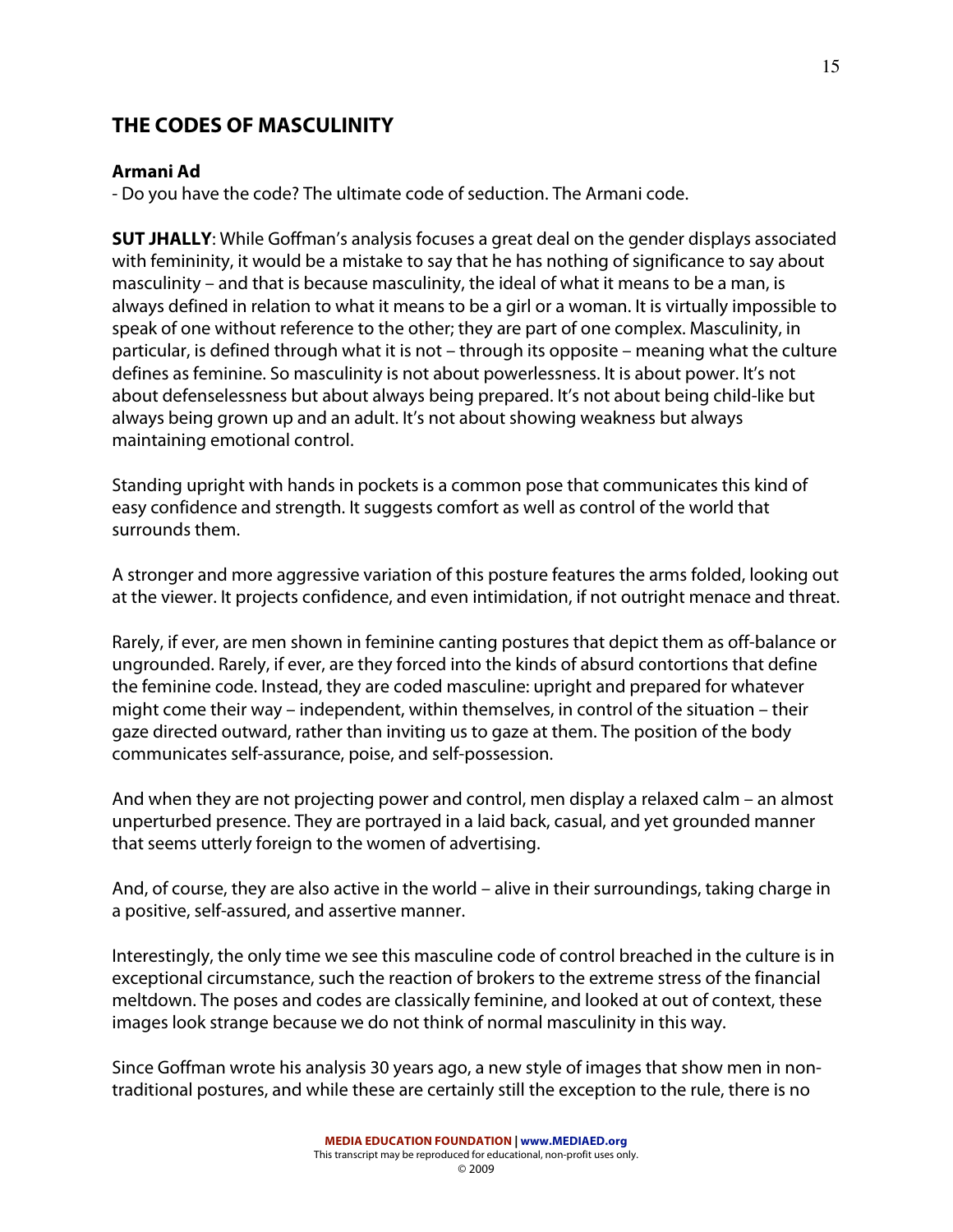doubt that their emergence represents a significant change in the culture.

One of the main reasons for this shift, for this apparent opening up of the cultural codes of masculinity, is that advertisers have recognized that there is a very large market in men's fashion and clothing and so have targeted men explicitly, and with new force in their campaigns, positioning them now as the objects of the gaze – the ones being looked at – not simply the subjects – ie. the ones looking. In this way, in addition to women's bodies, men's bodies too now are under scrutiny from other men. As such, these images look a great deal like the world of gay male fashion, which for a much longer time has been focusing on men's bodies from a perspective of desire – rather than identification.

The images associated with the clothing retailer Abercrombie and Fitch provide a good example of the issues at stake here and how the codes of gender not only communicate ideas about gender but also police what is considered normal or acceptable. On the one hand, A & F models – at least their styles and poses – seem to make reference to, or be drawn explicitly from, the world of gay fashion. And given the larger codes of traditional masculinity that still dominate, this poses a clear risk. For mainstream advertisers trying to sell to a heterosexual consumer base, these kinds of images can be problematic because they have to convince straight young men, in a largely homophobic culture, that buying a pair of jeans and paying attention to fashion does not imply that they are gay.

So how do you deal with this conundrum? Well, there are a couple of options. First, you introduce women into the pictures so that this can be transformed from a potentially homoerotic tableau to a more conventional heterosexual one. Actually, Calvin Klein was perhaps the first advertiser to use this tactic with ads in the 1980s, where women were strategically placed in situations to ease the homoerotic undercurrents. The same stratagem is used right up until the present – with the same end – to reassure straight male viewers that the relationships on view are actually quite traditional, even though they may look very unconventional. The second strategy used to play down the potential of homoerotic aspect of these images is to make sure that the male bodies that you put on display are not weak and powerless but powerful. And you do this by focusing on muscles, especially abs – the sixpack. This is not just a body to be looked at; this is the body of an athlete, of someone who does things. Unlike the bodies of objectified females, these are not bodies that you mess with.

In these ways, the gender displays connected with masculinity can be broadened in potentially liberating ways that break with restrictive masculine codes, while at the same time remaining within – and even policing – the contours and boundaries of something much more traditional and acceptable.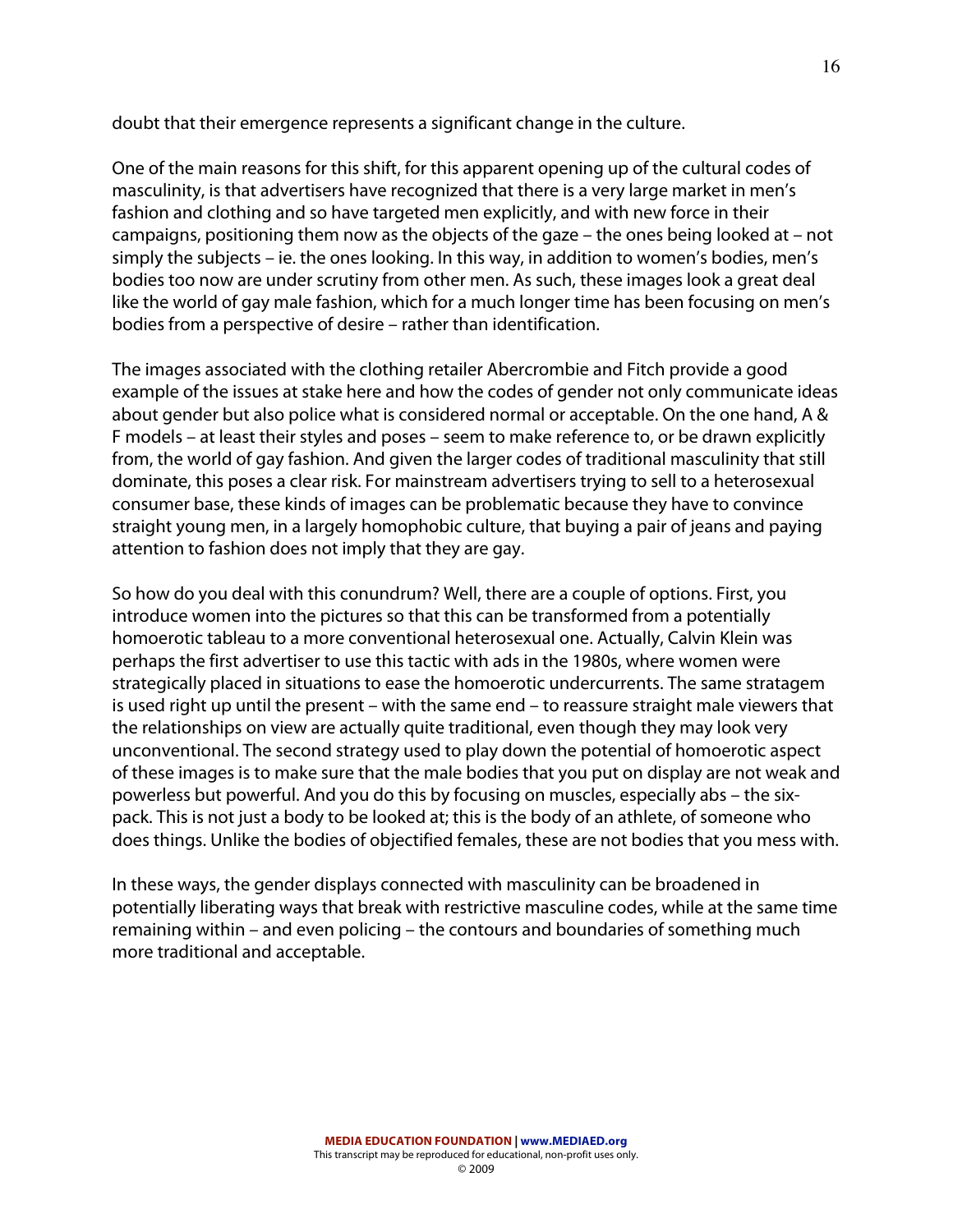# **TRAPPED IN THE CODE**

**SUT JHALLY**: Since Goffman developed his analysis, an apparently code-breaking new representation of femininity has also emerged. In contrast to the traditional code of submissiveness, powerlessness, and childishness, we have seen the rise of prominent representations of feminine power, captured in the emergence of the female action hero – a seemingly new ideal of women as active, aggressive, and in control. Far from being flailing off-balance airheads and victims, these are tough girls who kick butt.

Whether it is Jennifer Garner as Elektra, or Uma Thurman in Kill Bill single-handedly taking on a score of men, or Angelina Jolie as Lara Croft in Tomb Raider dispensing her own brand of justice, these women seem to be different, never backing down, sometimes even vicious.

But for all these displays of stereotypical masculine power, and what appears to be a new brand of female autonomy and strength, what may be most notable here is how even this new brand of super-hero sized power isn't enough to break the old feminine codes. The most striking example of this phenomenon appears in the recent Charlie's Angels series of movies where you have three women who appear confident, empowered, in charge, controlling the action – really the authors of their own fate. But keep watching, and you see that the traditional gender code is never far from the surface.

There's a very interesting sequence in the first film in the series where the character played by Lucy Lui is talking to a group of supposedly nerdy programmers trying to get them to do something for her. She is acting very forcefully, using a whip aggressively, and talking in an empowered manner. So, on the one hand, she is breaking or expanding the standard gender code. But, at the same time, when she wants the men to do something for her, she transforms instantly into the opposite – seductive and submissive.

#### **Charlie's Angels**

- Tell me. Or better yet, can anyone show me?

**SUT JHALLY**: All the standard codes are there – the legs twisted, the body canted, the head tilted, hair being twirled. Now there is no doubt that the filmmakers are using the codes of gender in an ironic and playful way here. But there are many other incidents in the films that use the standard codes of female sexuality – without irony – to prove that the Angels really still are just girls, despite being powerful and empowered. Whether it is Lucy Lui giving a very unconventional kind of massage, or Cameron Diaz practicing her dance moves in front of a mirror, or Drew Barrymore wandering around in a towel, or holding a group of men at bay between her open legs, the female body is used in a way that is at odds with the idea of autonomy and independence.

In fact, this was taken to absurd lengths in a photo-shoot for the men's magazine Maxim, where these three actresses were presented in the most childlike and submissive poses – fingers in their mouths, giggling like young schoolgirls, shown on all fours crawling around,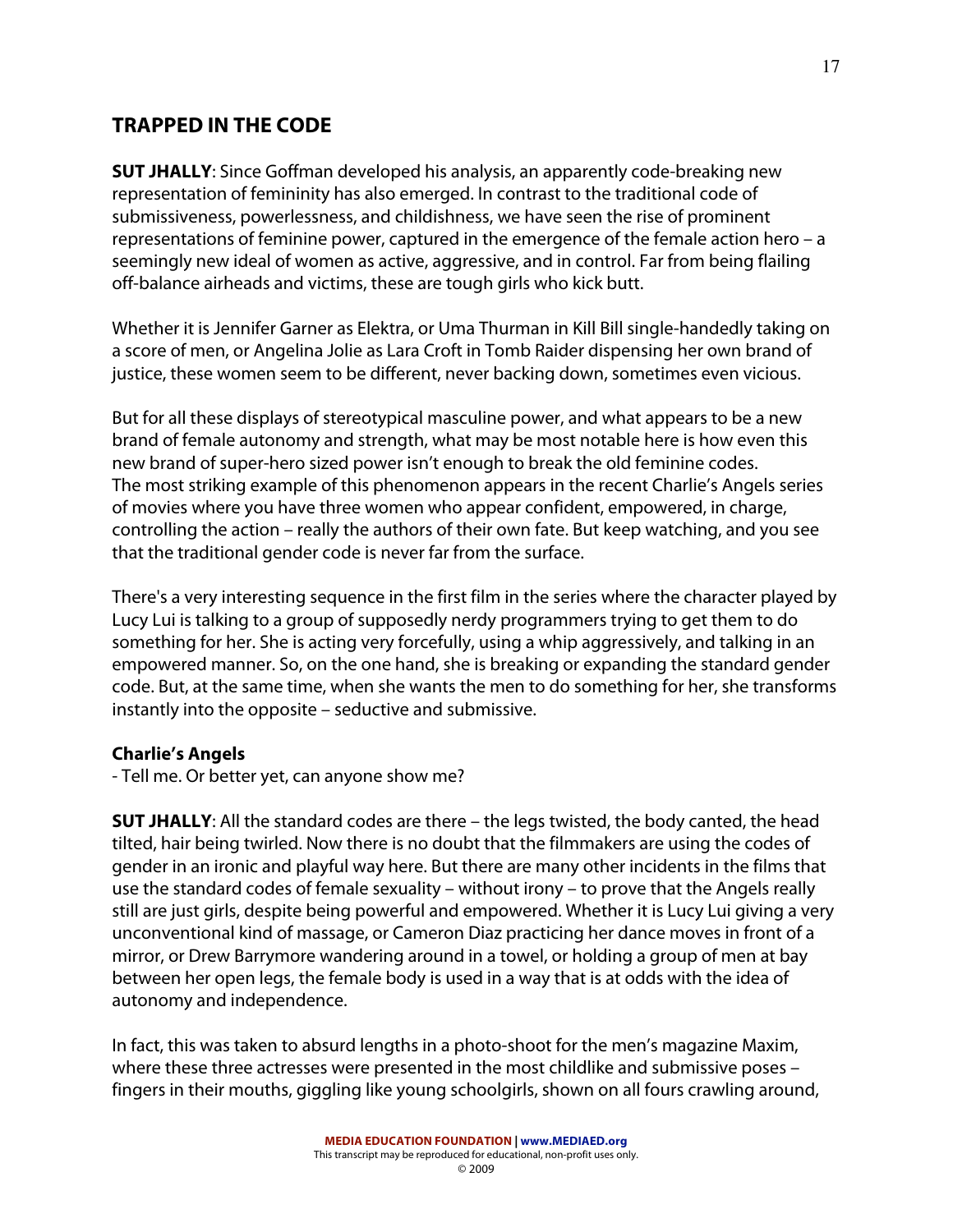lying down with head tilted, biting on fingers. That is, they are shown not merely sexualized but by using the ritualized codes of femininity, subordinate, powerless, and frivolous as well.

This is also true for Angelina Jolie in Tomb Raider, which not only features her naked in both films but dressed in clothes that highlight a very conventional sexual identity. It's as if viewers need to be reassured not only that she is female, as she lays waste to male bodies, but that she is womanly – just so things don't get too confusing.

And similarly, when the prostitutes of Sin City are mowing their male enemies down in the finale of the film, they do it in teddies, garters, and stockings. This seems to be the required uniform when women are allowed to take control in the world, although, even here, it is pretty clear who is really in charge.

This dynamic is also at work in the arena of female athletics. Now in the last 20 years, as a result of the success of Title 9, there has been a huge explosion in the number of women engaged in athletic competition. This has resulted in women participating in high level and professional sports in a way that simply was not the case in previous years. And yet when you look at how female athletes are represented, and represent themselves, outside of athletics, it is as if there exists a strange parallel universe in which these otherwise powerful women do all they can to disavow their power and strength as athletes by presenting themselves in the most conventional, subordinated, and so-called feminine ways.

All the stereotypical codes come to the fore: lying down in the position that Goffman identifies as part of the ritualization of subordination, symbolizing defenselessness and sexual availability; contorted in awkward ways, as they throw sultry and inviting looks over the shoulder; kneeling in submissive poses, looking over their shoulder in an explicitly sexualized manner.

At other times, the kneeling pose is more straightforward.

All the conventions are on display. They are shown exhibiting the sexually suggestive selftouch, or twirling the hair in a girlish way, or lying down and biting their fingers in both a childish as well as sexually provocative manner.

Similarly, we can see Goffman's canting categories at work, and they are shown contorting their bodies into awkward poses, placing themselves in the most defenseless positions, demonstrating again and again how these otherwise fearless and groundbreaking female athletes must obediently follow the culture's most stereotypical prescribed formulas.

It is almost unthinkable to imagine male athletes being presented in this way.

The question, of course, is why this pattern of representation should be so prominent when it comes to female action figures and female athletes, why – for all of their power and strength – they seem to be trapped in the code. And I think there are two possible, and related, reasons. First, because each of these – action films and sport – are so clearly defined as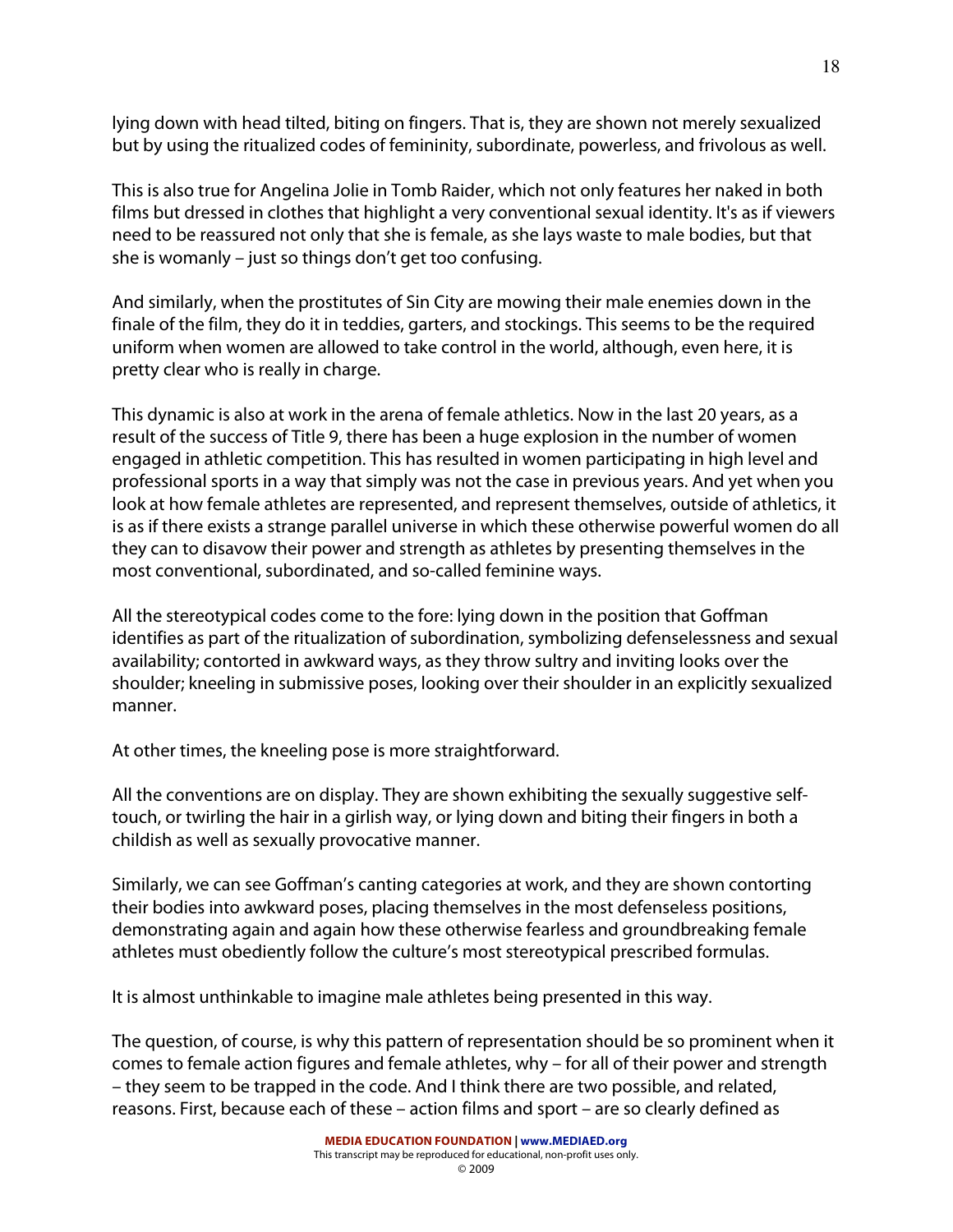masculine spheres, there would seem to be a suspicion that any women who identifies with these spheres so closely is not fully a "real" woman, is more mannish than properly womanly. Therefore, for example, female athletes have to make sure that they are recognized as real women by utilizing the ritualized displays of gender in the most visible manner. And second, connected to this, there is the widely circulating societal idea that the heterosexuality of women who identify with the world of sports may be suspect. So again, female athletes have to prove that they are not lesbians by adopting the ritualized displays that communicate not only femininity but heterosexual femininity.

Once again, it is as if power and control cannot, by definition, exist side by side with femininity – unless, at the same time, women can also demonstrate their obedience to the gender code.

And in the world of sport, there may be no more powerful illustration of this than the example of the Indy Car driver Danica Patrick. Now, motor racing is just about the most rugged and dangerous sport that one can imagine – with cars traveling at speeds of up to 200 miles an hour on a crowded track. You need skill, strength, daring, and courage to win, and Danica Patrick is at the pinnacle of the sport. But, as these characteristics in the culture are almost exclusively connected with masculinity, she has to prove that she is a real woman by adopting the ritualized displays of gender that everyone will recognize. So, in magazine spreads, she is shown lying down in the most defenseless and sexually available positions – twisting her body, looking behind her as she disrobes, crawling on all fours, and canting her body and legs in ways that normalize her in the eyes of the culture. That is, as a weak and powerless girl.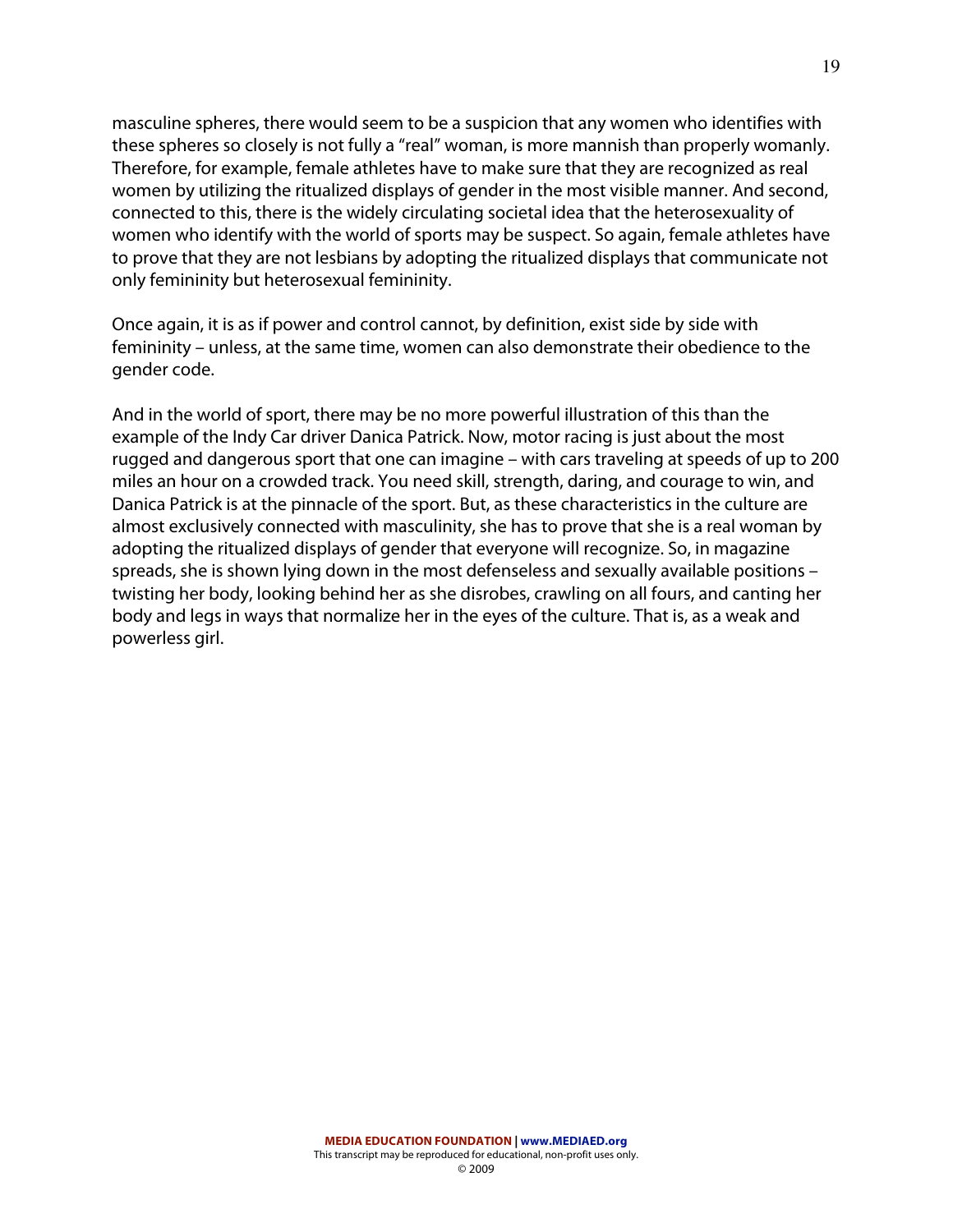# **HISTORY, POWER + GENDER DISPLAY**

**SUT JHALLY**: So the obvious question to ask at this point is: where do these images come from? Does advertising create them out of nothing? And I think the answer to that is pretty straightforward. No, these images do not get created out of thin air. Instead, advertisers draw upon what Goffman calls "the same corpus of displays" that already exist within the culture – the function of which is to communicate something quickly. As Goffman says, "advertisers conventionalize our conventions, stylize what is already a stylization, make frivolous use of what is already something considerably cut off from contextual controls. Their hype is hyperritualization." In other words, advertising takes something that already exists in the culture and concentrates it even more. It privileges it in the culture, and by giving it that priority and emphasis – while at the same time ignoring other things – it creates new meanings about gender. That is what Goffman means by hyper-ritualization.

And it is crucial to bear in mind that the options advertisers choose from have already been whittled down and significantly narrowed by what history has bequeathed.

A striking example of what history can tell us about how advertising draws upon codes of gender comes to us by way of the cultural critic John Berger in his seminal work, Ways of Seeing. Berger makes the point that there is a strong relationship between how women were presented in European oil painting and much later in contemporary commercial photography. In fact, commercial photography draws its inspiration from those historical representations. So Berger's point was that to understand the present we have to analyze the past, the context within which the female nude evolved in European oil painting. Berger argues that the defining aspect of this context was hierarchical gender relations, whereby women were positioned to be watched by the powerful men that either commissioned the paintings or were the intended spectators. The women looked at the men who looked at them. For example, in the painting of Nell Gwynne, the mistress of Charles II, her passive nakedness is a submission to the gaze of the owner of the painting. In this way, and out of this context, emerged the idea that men gaze, and women present themselves to be gazed at. This is not natural but social and contingent.

So everything – including gender displays – has a history. These displays come from somewhere, so the choices that people make – including advertisers – come from a range of options that have already been constrained. As a result, our ways of seeing, of looking, even our understanding of ourselves, reflect the past – even as they create a new reality.

A more contemporary example of how history selects, shapes, and conditions the gender displays we see can be found in the advertising – and history – of one of the most visible clothing companies in the world, Guess, which over the last two decades, right through to the present, has been responsible for some of the most vivid and memorable images in the media landscape.

In the mid 80s, Guess advertising achieved remarkable visibility under the leadership of one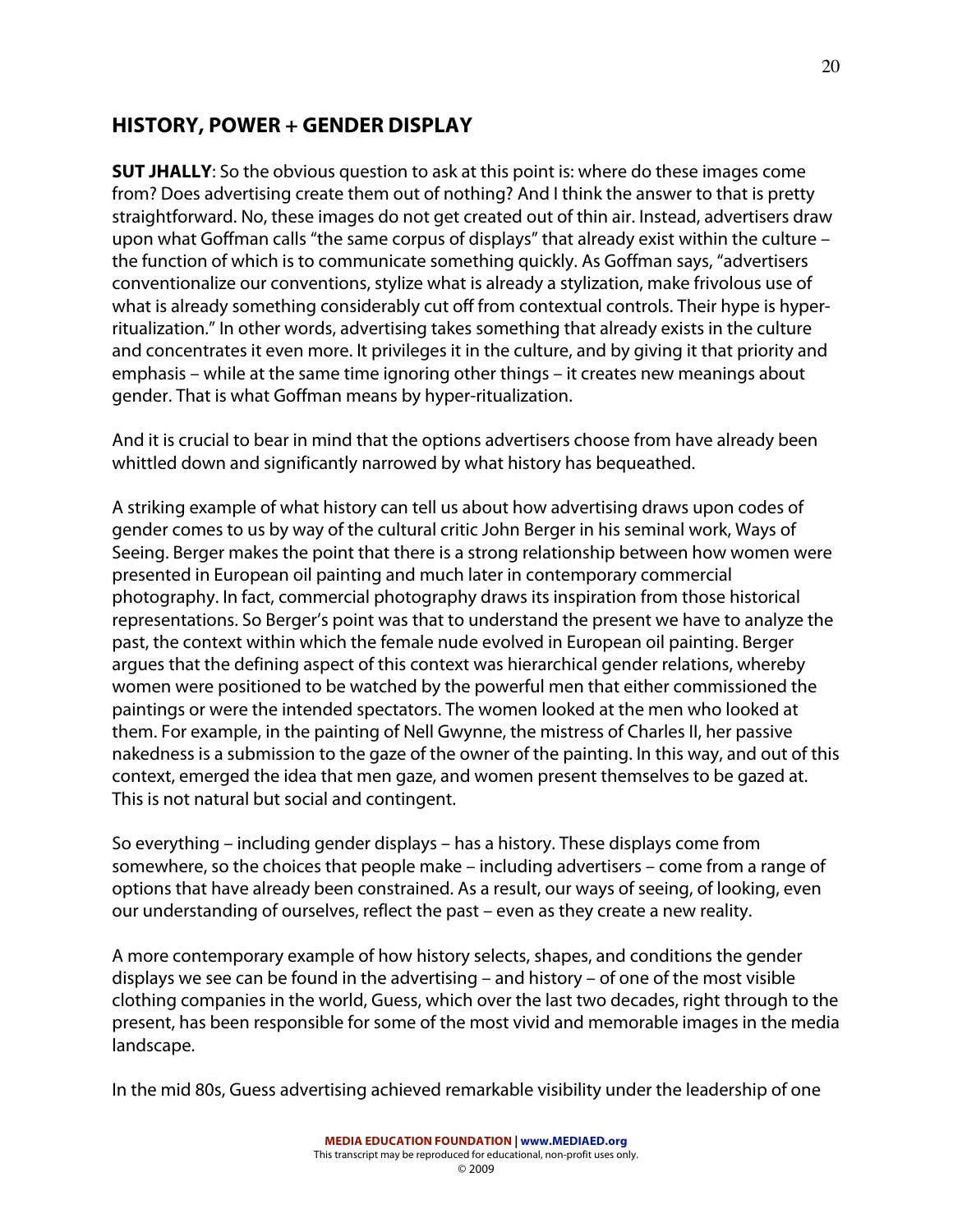of its founders, Paul Marciano. The first thing that was striking about Guess' images was the fact that they were black and white, shot in a grainy style that recalled a simpler American West of the 1950s. And in fact, this harkening to the past was not accidental but deliberate. The journalist Susan Faludi quotes Paul Marciano as saying: "When I came here, I fell in love with the American West. I set the ads in the West because you will not see any change there."

And it is clear from an official Guess publication that what Marciano really liked about the past was that women knew their place and were untouched by the influence of the modern women's movement. "Women are treated with great respect, but it is assumed they know their place, which is supportive, and their function, which is often decorative."

Marciano goes on to say: "I'm attracted to the femininity of the women of that era. The femininity like you find in Vargas drawings. That's what we want to bring back – everything that has been lost." So, for Marciano, representations of gender are not just reflective of what is in the culture but are part of a battle to bring back an idea that he thinks was lost: women as passive, supportive, and decorative – i.e not modern women as independent, powerful, autonomous, and in control.

It is also worth noting that he says that the femininity he wants to bring back can be found in the drawings of the artist Alberto Vargas, who was known for his portraits of nude women from the 1920 to the 1950s. His drawings are already far removed from the reality of women's bodies. If they are reflections of anything, it is the fantasy world that operates in his head. But this is the femininity that Paul Marciano wants to return American women to. And actually, a lot of advertising – not just Guess – looks explicitly like the Vargas drawings.

Sometimes, the link is absolutely direct.

But perhaps the most telling insight of how all these images work comes from Marciano himself. Talking about the female models Guess uses, he says: "We always use models. It's difficult to find real women who fit what we're trying to say. Real women, they aren't as cooperative as real men." So while the cowboys, matadors, and truck drivers in Guess advertising are real, the women come from the fantasy, or some would say deluded, world of his imagination – women as passive, decorative, powerless, submissive, and subordinate.

And in communicating Marciano's regressive vision of femininity, Guess photographers draw upon the full repertoire of the codes of gender.

For example, the ritualization of subordination that shows women lying around in sexually available positions of passivity, or crawling around on their hands and knees or kneeling with head thrown back. Their necks are exposed in a classic pose of passivity, and their bodies contorted as they look over the shoulder.

Using the classic head, body, and leg canting posture, they place themselves off-center, and off-balance, as they grab one foot while standing. Peeking from behind curtains, they hold themselves in a nervous and emotionally protective manner. They signal girlishness and